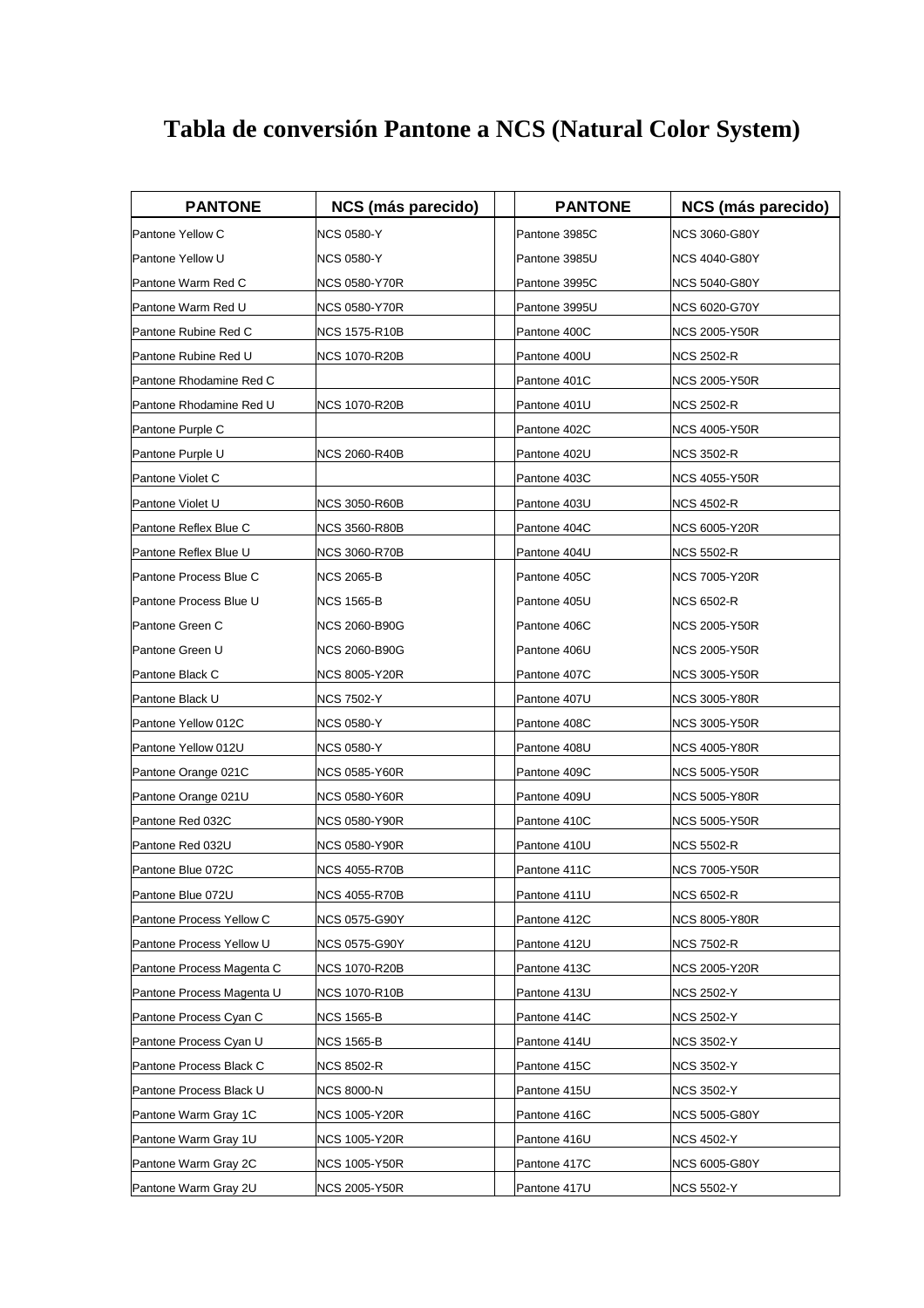| Pantone Warm Gray 3C  | NCS 2005-Y50R     | Pantone 418C | NCS 7005-G80Y        |
|-----------------------|-------------------|--------------|----------------------|
| Pantone Warm Gray 3U  | NCS 3005-Y50R     | Pantone 418U | <b>NCS 6502-Y</b>    |
| Pantone Warm Gray 4C  | NCS 3005-Y50R     | Pantone 419C | <b>NCS 8502-Y</b>    |
| Pantone Warm Gray 4U  | NCS 3005-Y50R     | Pantone 419U | <b>NCS 7502-Y</b>    |
| Pantone Warm Gray 5C  | NCS 3005-Y50R     | Pantone 420C | <b>NCS 1502-Y</b>    |
| Pantone Warm Gray 5U  | NCS 4005-Y50R     | Pantone 420U | <b>NCS 2000-N</b>    |
| Pantone Warm Gray 6C  | NCS 3005-Y50R     | Pantone 421C | NCS 2502-Y           |
| Pantone Warm Gray 6U  | NCS 4005-Y50R     | Pantone 421U | <b>NCS 3000-N</b>    |
| Pantone Warm Gray 7C  | NCS 4005-Y50R     | Pantone 422C | <b>NCS 3502-Y</b>    |
| Pantone Warm Gray 7U  | NCS 4005-Y50R     | Pantone 422U | <b>NCS 3500-N</b>    |
| Pantone Warm Gray 8C  | NCS 4005-Y50R     | Pantone 423C | <b>NCS 4500-N</b>    |
| Pantone Warm Gray 8U  | NCS 5005-Y50R     | Pantone 423U | <b>NCS 4502-B</b>    |
| Pantone Warm Gray 9C  | NCS 5005-Y50R     | Pantone 424C | NCS 5500-N           |
| Pantone Warm Gray 9U  | NCS 5005-Y50R     | Pantone 424U | <b>NCS 5502-B</b>    |
| Pantone Warm Gray 10C | NCS 6005-Y50R     | Pantone 425C | NCS 7000-N           |
| Pantone Warm Gray 10U | NCS 6502-Y        | Pantone 425U | <b>NCS 6502-B</b>    |
| Pantone Warm Gray 11C | NCS 6005-Y50R     | Pantone 426C | <b>NCS 8500-N</b>    |
| Pantone Warm Gray 11U | <b>NCS 6502-Y</b> | Pantone 426U | <b>NCS 8000-N</b>    |
| Pantone Cool Gray 1C  | <b>NCS 1002-Y</b> | Pantone 427C | <b>NCS 1502-Y</b>    |
| Pantone Cool Gray 1U  | NCS 1002-Y        | Pantone 427U | <b>NCS 2000-N</b>    |
| Pantone Cool Gray 2C  | <b>NCS 1502-Y</b> | Pantone 428C | NCS 2000-N           |
| Pantone Cool Gray 2U  | NCS 1502-Y        | Pantone 428U | <b>NCS 2502-B</b>    |
| Pantone Cool Gray 3C  | NCS 2000-N        | Pantone 429C | NCS 2502-B           |
| Pantone Cool Gray 3U  | NCS 2500-N        | Pantone 429U | <b>NCS 3002-B</b>    |
| Pantone Cool Gray 4C  | <b>NCS 2500-N</b> | Pantone 430C | NCS 3502-B           |
| Pantone Cool Gray 4U  | NCS 3000-N        | Pantone 430U | <b>NCS 5005-R80B</b> |
| Pantone Cool Gray 5C  | <b>NCS 3000-N</b> | Pantone 431C | <b>NCS 5502-B</b>    |
| Pantone Cool Gray 5U  | <b>NCS 3500-N</b> | Pantone 431U | <b>NCS 6005-R80B</b> |
| Pantone Cool Gray 6C  | <b>NCS 3500-N</b> | Pantone 432C | <b>NCS 7502-B</b>    |
| Pantone Cool Gray 6U  | NCS 4000-N        | Pantone 432U | <b>NCS 7005-R80B</b> |
| Pantone Cool Gray 7C  | <b>NCS 4500-N</b> | Pantone 433C | <b>NCS 8502-B</b>    |
| Pantone Cool Gray 7U  | <b>NCS 4500-N</b> | Pantone 433U | <b>NCS 7005-R80B</b> |
| Pantone Cool Gray 8C  | NCS 5000-N        | Pantone 434C | <b>NCS 1005-R20B</b> |
| Pantone Cool Gray 8U  | NCS 4502-B        | Pantone 434U | <b>NCS 2010-R30B</b> |
| Pantone Cool Gray 9C  | NCS 5500-N        | Pantone 435C | <b>NCS 2005-R20B</b> |
| Pantone Cool Gray 9U  | NCS 5000-N        | Pantone 435U | <b>NCS 3010-R30B</b> |
| Pantone Cool Gray 10C | NCS 6000-N        | Pantone 436C | NCS 3010-R10B        |
| Pantone Cool Gray 10U | NCS 5502-B        | Pantone 436U | <b>NCS 4010-R30B</b> |
| Pantone Cool Gray 11C | NCS 7000-N        | Pantone 437C | <b>NCS 4010-R10B</b> |
| Pantone Cool Gray 11U | NCS 6502-B        | Pantone 437U | <b>NCS 5010-R30B</b> |
| Pantone 100C          | NCS 0540-G90Y     | Pantone 438C | NCS 7010-Y90R        |
| Pantone 100U          | NCS 0530-G90Y     | Pantone 438U | <b>NCS 6005-R20B</b> |
| Pantone 101C          | NCS 0560-G90Y     | Pantone 439C | <b>NCS 8005-Y80R</b> |
| Pantone 101U          | NCS 0550-G90Y     | Pantone 439U | <b>NCS 7005-R20B</b> |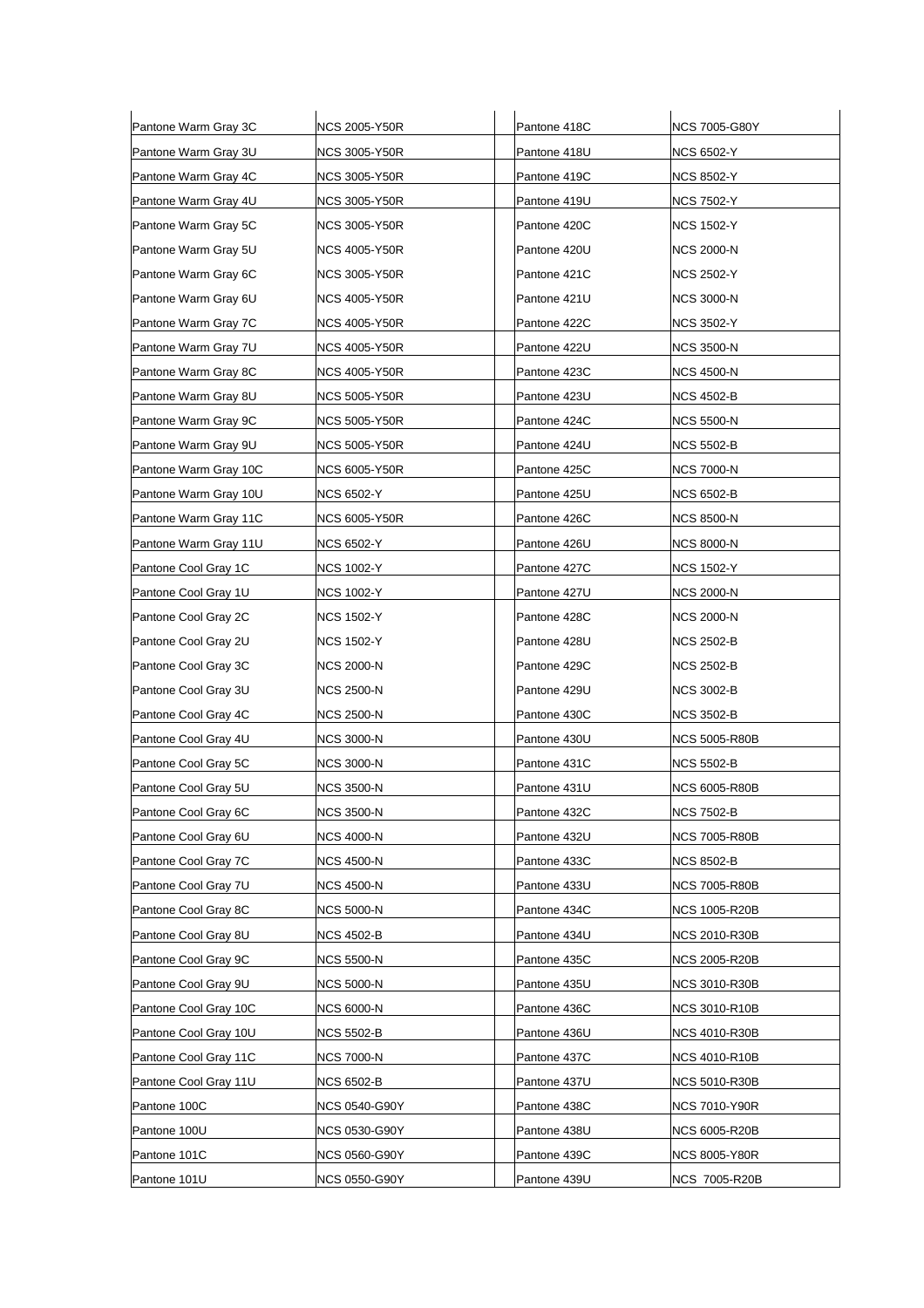| Pantone 102C | <b>NCS 0575-G90Y</b> | Pantone 440C  | <b>NCS 8005-Y80R</b> |
|--------------|----------------------|---------------|----------------------|
| Pantone 102U | NCS 0570-G90Y        | Pantone 440U  | <b>NCS 7502-R</b>    |
| Pantone 103C | <b>NCS 1075-G90Y</b> | Pantone 441C  | <b>NCS 1502-G</b>    |
| Pantone 103U | NCS 2060-G90Y        | Pantone 441U  | NCS 2502-G           |
| Pantone 104C | NCS 2070-G90Y        | Pantone 442C  | <b>NCS 2502-G</b>    |
| Pantone 104U | <b>NCS 3050-G80Y</b> | Pantone 442U  | <b>NCS 3502-G</b>    |
| Pantone 105C | NCS 4050-G80Y        | Pantone 443C  | <b>NCS 3502-G</b>    |
| Pantone 105U | NCS 5030-G90Y        | Pantone 443U  | NCS 4502-G           |
| Pantone 106C | <b>NCS 0550-G90Y</b> | Pantone 444C  | <b>NCS 4502-G</b>    |
| Pantone 106U | NCS 0540-G90Y        | Pantone 444U  | <b>NCS 5502-B</b>    |
| Pantone 107C | <b>NCS 0560-G90Y</b> | Pantone 445C  | <b>NCS 6502-G</b>    |
| Pantone 107U | NCS 0560-Y           | Pantone 445U  | <b>NCS 6502-B</b>    |
| Pantone 108C | NCS 0570-Y           | Pantone 446C  | NCS 7502-G           |
| Pantone 108U | <b>NCS 0570-Y</b>    | Pantone 446U  | <b>NCS 6502-B</b>    |
| Pantone 109C | <b>NCS 0580-Y</b>    | Pantone 447C  | <b>NCS 8005-G50Y</b> |
| Pantone 109U | <b>NCS 0580-Y10R</b> | Pantone 447U  | NCS 7500-N           |
| Pantone 110C | <b>NCS 1080-Y</b>    | Pantone 448C  | NCS 7020-G90Y        |
| Pantone 110U | NCS 2060-Y           | Pantone 448U  | <b>NCS 7005-G80Y</b> |
| Pantone 111C | NCS 3060-G90Y        | Pantone 449C  | NCS 6020-G90Y        |
| Pantone 111U | NCS 4040-G90Y        | Pantone 449U  | <b>NCS 6010-G90Y</b> |
| Pantone 112C | NCS 3060-G90Y        | Pantone 450C  | NCS 6020-G90Y        |
| Pantone 112U | NCS 4040-G90Y        | Pantone 450U  | NCS 6010-G90Y        |
| Pantone 113C | <b>NCS 0550-Y</b>    | Pantone 451C  | <b>NCS 3020-Y</b>    |
| Pantone 113U | NCS 0550-Y           | Pantone 451U  | NCS 4010-G90Y        |
| Pantone 114C | <b>NCS 0560-Y</b>    | Pantone 452C  | <b>NCS 2010-Y</b>    |
| Pantone 114U | <b>NCS 0560-Y</b>    | Pantone 452U  | NCS 3010-G90Y        |
| Pantone 115C | <b>NCS 0570-Y</b>    | Pantone 453C  | <b>NCS 2010-Y</b>    |
| Pantone 115U | NCS 1070-Y10R        | Pantone 453U  | <b>NCS 3010-G90Y</b> |
| Pantone 116C | <b>NCS 0580-Y10R</b> | Pantone 454C  | <b>NCS 1005-Y20R</b> |
| Pantone 116U | NCS 0580-Y20R        | Pantone 454U  | <b>NCS 2010-G90Y</b> |
| Pantone 117C | <b>NCS 2070-Y10R</b> | Pantone 4485C | <b>NCS 7020-G90Y</b> |
| Pantone 117U | <b>NCS 3050-Y</b>    | Pantone 4485U | NCS 6020-G90Y        |
| Pantone 118C | <b>NCS 3060-Y</b>    | Pantone 4495C | <b>NCS 5030-G90Y</b> |
| Pantone 118U | NCS 4040-Y           | Pantone 4495U | <b>NCS 5020-G90Y</b> |
| Pantone 119C | NCS 5040-G90Y        | Pantone 4505C | <b>NCS 3030-G90Y</b> |
| Pantone 119U | NCS 5030-G90Y        | Pantone 4505U | <b>NCS 4020-G90Y</b> |
| Pantone 120C | <b>NCS 0540-Y</b>    | Pantone 4515C | <b>NCS 3020-Y</b>    |
| Pantone 120U | <b>NCS 0540-Y10R</b> | Pantone 4515U | <b>NCS 3020-G90Y</b> |
| Pantone 121C | <b>NCS 0550-Y</b>    | Pantone 4525C | <b>NCS 2020-Y</b>    |
| Pantone 121U | NCS 1060-Y10R        | Pantone 4525U | <b>NCS 2020-Y</b>    |
| Pantone 122C | <b>NCS 0560-Y10R</b> | Pantone 4535C | <b>NCS 1010-Y</b>    |
| Pantone 122U | <b>NCS 1060-Y20R</b> | Pantone 4535U | <b>NCS 2010-Y</b>    |
| Pantone 123C | NCS 0580-Y20R        | Pantone 4545C | <b>NCS 1010-Y10R</b> |
| Pantone 123U | <b>NCS 0570-Y30R</b> | Pantone 4545U | <b>NCS 1010-Y</b>    |
|              |                      |               |                      |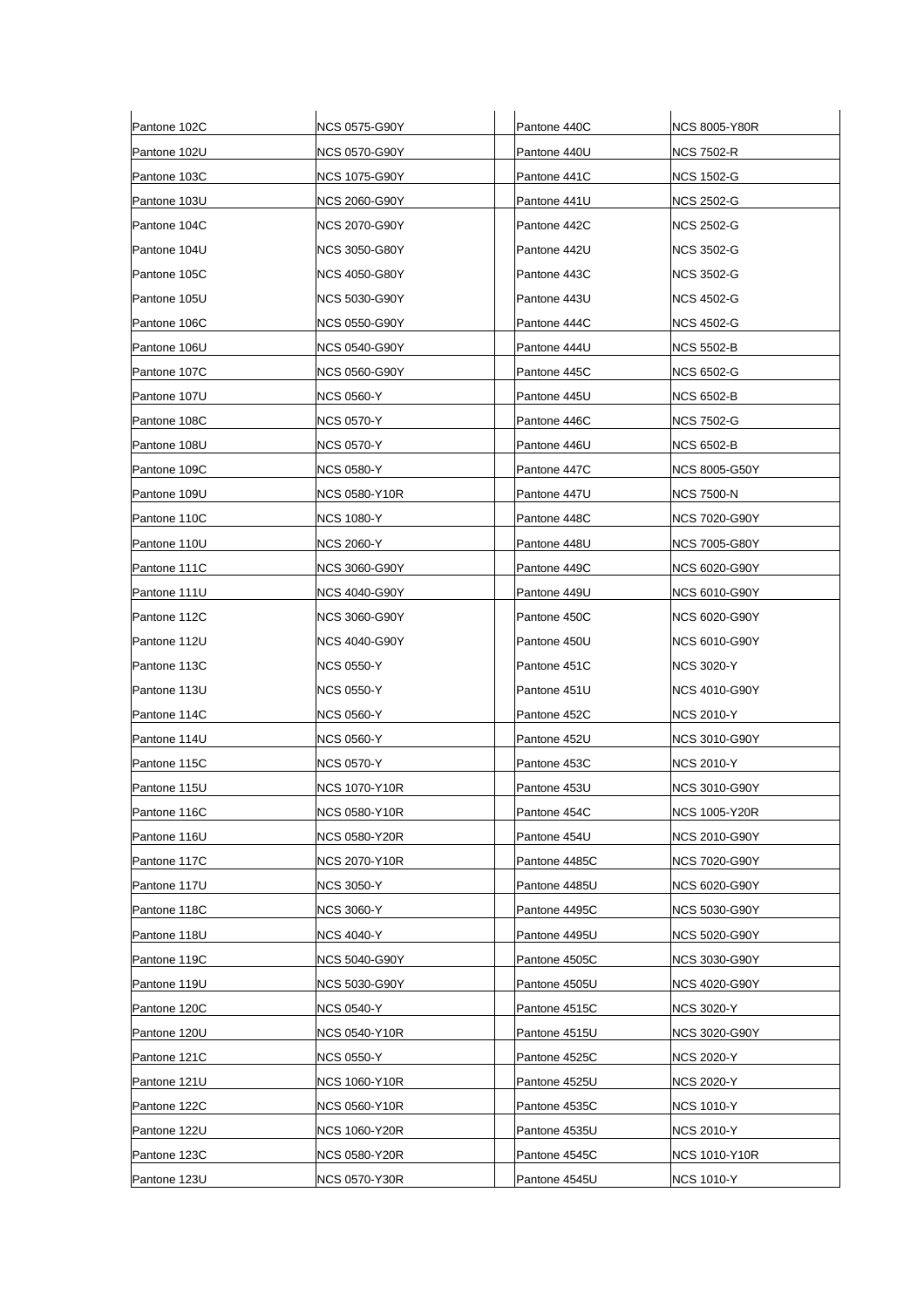| Pantone 124C  | <b>NCS 2070-Y20R</b> | Pantone 455C  | NCS 6030-G90Y        |
|---------------|----------------------|---------------|----------------------|
| Pantone 124U  | <b>NCS 2060-Y20R</b> | Pantone 455U  | NCS 6020-G90Y        |
| Pantone 125C  | <b>NCS 3060-Y10R</b> | Pantone 456C  | NCS 4050-G90Y        |
| Pantone 125U  | NCS 4040-Y10R        | Pantone 456U  | <b>NCS 5030-G90Y</b> |
| Pantone 126C  | <b>NCS 4050-Y</b>    | Pantone 457C  | <b>NCS 3060-Y</b>    |
| Pantone 126U  | <b>NCS 5030-G90Y</b> | Pantone 457U  | <b>NCS 3040-Y</b>    |
| Pantone 127C  | <b>NCS 0530-Y</b>    | Pantone 458C  | NCS 1050-G90Y        |
| Pantone 127U  | <b>NCS 1040-Y</b>    | Pantone 458U  | <b>NCS 2040-Y</b>    |
| Pantone 128C  | <b>NCS 1050-Y</b>    | Pantone 459C  | <b>NCS 1030-G90Y</b> |
| Pantone 128U  | NCS 1040-Y10R        | Pantone 459U  | <b>NCS 1030-G90Y</b> |
| Pantone 129C  | <b>NCS 1060-Y10R</b> | Pantone 460C  | <b>NCS 1020-Y</b>    |
| Pantone 129U  | <b>NCS 1060-Y20R</b> | Pantone 460U  | NCS 1020-G90Y        |
| Pantone 130C  | <b>NCS 1070-Y20R</b> | Pantone 461C  | NCS 1020-Y           |
| Pantone 130U  | <b>NCS 1070-Y30R</b> | Pantone 461U  | <b>NCS 1020-G90Y</b> |
| Pantone 131C  | NCS 2070-Y20R        | Pantone 462C  | NCS 7020-Y10R        |
| Pantone 131U  | NCS 3050-Y20R        | Pantone 462U  | NCS 7010-Y10R        |
| Pantone 132C  | NCS 3060-Y10R        | Pantone 463C  | <b>NCS 6030-Y10R</b> |
| Pantone 132U  | NCS 4040-Y           | Pantone 463U  | <b>NCS 6010-Y30R</b> |
| Pantone 133C  | <b>NCS 5040-G90Y</b> | Pantone 464C  | NCS 5040-Y20R        |
| Pantone 133U  | <b>NCS 5020-G90Y</b> | Pantone 464U  | <b>NCS 5020-Y30R</b> |
| Pantone 134C  | NCS 0530-Y10R        | Pantone 465C  | NCS 3020-Y20R        |
| Pantone 134U  | <b>NCS 1030-Y10R</b> | Pantone 465U  | <b>NCS 3020-Y30R</b> |
| Pantone 135C  | NCS 0560-Y20R        | Pantone 466C  | <b>NCS 2020-Y20R</b> |
| Pantone 135U  | <b>NCS 0540-Y20R</b> | Pantone 466U  | NCS 2020-Y30R        |
| Pantone 136C  | NCS 0570-Y20R        | Pantone 467C  | NCS 2010-Y20R        |
| Pantone 136U  | NCS 0560-Y30R        | Pantone 467U  | NCS 2010-Y30R        |
| Pantone 137C  | NCS 0580-Y30R        | Pantone 468C  | <b>NCS 1010-Y20R</b> |
| Pantone 137U  | <b>NCS 0570-Y40R</b> | Pantone 468U  | <b>NCS 1010-Y30R</b> |
| Pantone 138C  | <b>NCS 1080-Y30R</b> | Pantone 4625C | <b>NCS 7020-Y50R</b> |
| Pantone 138U  | <b>NCS 2060-Y30R</b> | Pantone 4625U | INCS 7010-Y30R       |
| Pantone 139C  | <b>NCS 3560-Y20R</b> | Pantone 4632C | <b>NCS 5040-Y40R</b> |
| Pantone 139U  | NCS 4040-Y20R        | Pantone 4635U | <b>NCS 6010-Y50R</b> |
| Pantone 140C  | <b>NCS 6030-Y10R</b> | Pantone 4645C | <b>NCS 4020-Y50R</b> |
| Pantone 140U  | NCS 5020-Y10R        | Pantone 4645U | <b>NCS 4020-Y50R</b> |
| Pantone 1345C | <b>NCS 0530-Y20R</b> | Pantone 4655C | <b>NCS 3020-Y50R</b> |
| Pantone 1345U | <b>NCS 0530-Y20R</b> | Pantone 4655U | <b>NCS 3020-Y60R</b> |
| Pantone 1355C | NCS 0540-Y20R        | Pantone 4665C | NCS 2020-Y50R        |
| Pantone 1355U | <b>NCS 0540-Y30R</b> | Pantone 4665U | <b>NCS 2010-Y60R</b> |
| Pantone 1365C | NCS 0560-Y30R        | Pantone 4675C | <b>NCS 1010-Y60R</b> |
| Pantone 1365U | NCS 0560-Y40R        | Pantone 4675U | <b>NCS 1010-Y60R</b> |
| Pantone 1375C | <b>NCS 0580-Y40R</b> | Pantone 4685C | NCS 1010-Y60R        |
| Pantone 1375U | NCS 0560-Y40R        | Pantone 4685U | <b>NCS 1010-Y50R</b> |
| Pantone 1385C | <b>NCS 2070-Y30R</b> | Pantone 469C  | <b>NCS 7020-Y50R</b> |
| Pantone 1385U | <b>NCS 2050-Y40R</b> | Pantone 469U  | <b>NCS 6010-Y50R</b> |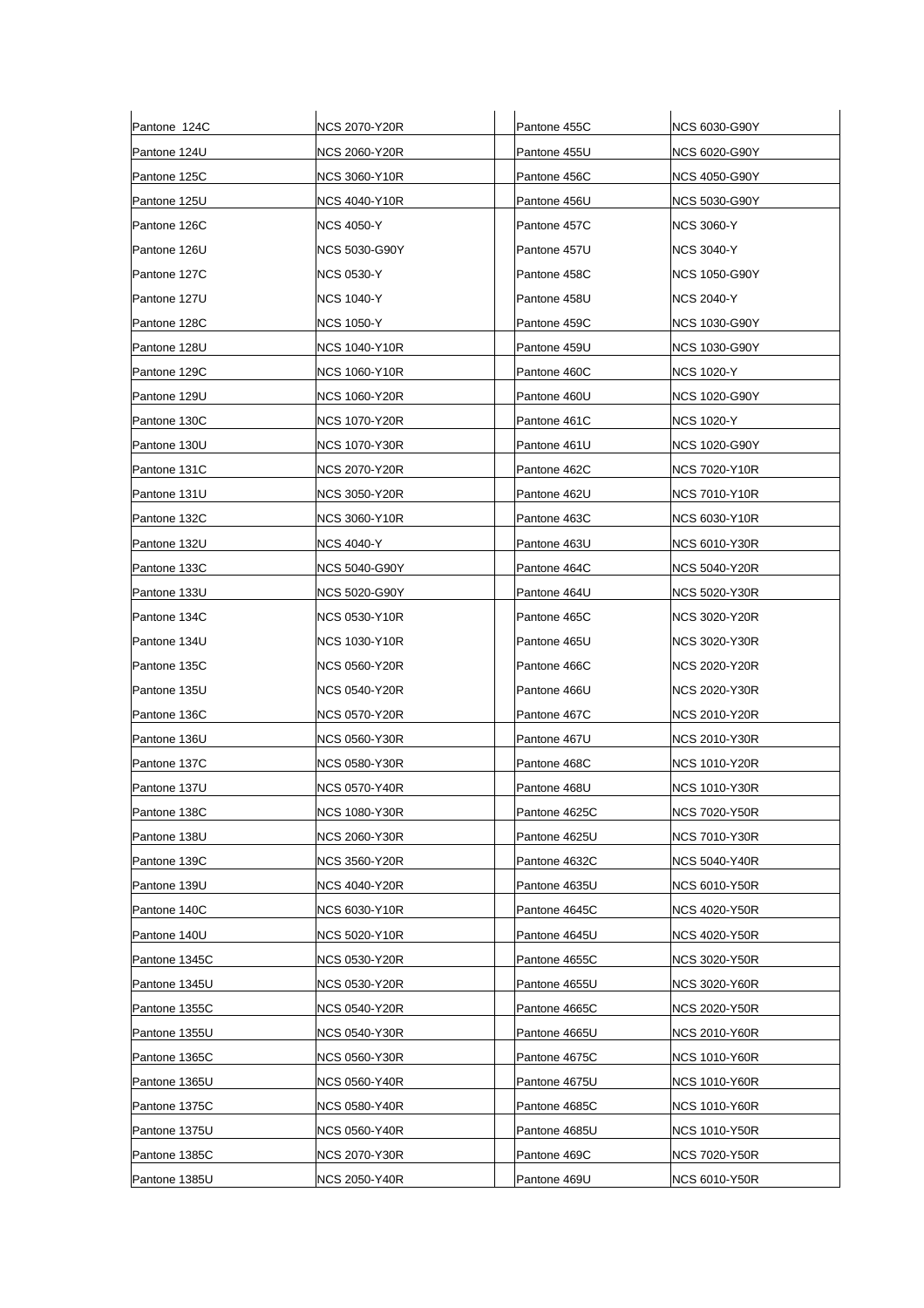| Pantone 1395C | <b>NCS 4050-Y20R</b> | Pantone 470C  | <b>NCS 4550-Y50R</b> |
|---------------|----------------------|---------------|----------------------|
| Pantone 1395U | NCS 5020-Y30R        | Pantone 470U  | NCS 5020-Y50R        |
| Pantone 1405C | <b>NCS 7020-Y10R</b> | Pantone 471C  | <b>NCS 3060-Y50R</b> |
| Pantone 1405U | <b>NCS 6010-Y10R</b> | Pantone 471U  | <b>NCS 4040-Y60R</b> |
| Pantone 141C  | <b>NCS 1040-Y10R</b> | Pantone 472C  | NCS 2030-Y50R        |
| Pantone 141U  | <b>NCS 1030-Y20R</b> | Pantone 472U  | NCS 2030-Y60R        |
| Pantone 142C  | NCS 1050-Y20R        | Pantone 473C  | <b>NCS 1030-Y50R</b> |
| Pantone 142U  | <b>NCS 1040-Y20R</b> | Pantone 473U  | <b>NCS 1030-Y70R</b> |
| Pantone 143C  | <b>NCS 1060-Y20R</b> | Pantone 474C  | <b>NCS 1020-Y50R</b> |
| Pantone 143U  | <b>NCS 1050-Y30R</b> | Pantone 474U  | NCS 1020-Y70R        |
| Pantone 144C  | <b>NCS 1080-Y40R</b> | Pantone 475C  | <b>NCS 1010-Y50R</b> |
| Pantone 144U  | <b>NCS 1060-Y50R</b> | Pantone 475U  | <b>NCS 1020-Y60R</b> |
| Pantone 145C  | NCS 2070-Y30R        | Pantone 4695C | <b>NCS 7020-Y70R</b> |
| Pantone 145U  | NCS 3050-Y30R        | Pantone 4695U | <b>NCS 7010-Y70R</b> |
| Pantone 146C  | <b>NCS 4050-Y20R</b> | Pantone 4705C | NCS 6020-Y70R        |
| Pantone 146U  | NCS 4040-Y20R        | Pantone 4705U | NCS 6010-Y70R        |
| Pantone 147C  | <b>NCS 6020-G90Y</b> | Pantone 4715C | <b>NCS 4020-Y70R</b> |
| Pantone 147U  | NCS 6020-G90Y        | Pantone 4715U | NCS 5010-Y70R        |
| Pantone 148C  | <b>NCS 0530-Y30R</b> | Pantone 4725C | <b>NCS 3010-Y70R</b> |
| Pantone 148U  | <b>NCS 0530-Y40R</b> | Pantone 4725U | <b>NCS 4010-Y70R</b> |
| Pantone 149C  | NCS 0540-Y30R        | Pantone 4735C | NCS 2010-Y70R        |
| Pantone 149U  | <b>NCS 1030-Y40R</b> | Pantone 4735U | NCS 2010-Y70R        |
| Pantone 150C  | <b>NCS 0570-Y30R</b> | Pantone 4745C | NCS 2010-Y70R        |
| Pantone 150U  | <b>NCS 0560-Y50R</b> | Pantone 4745U | NCS 2010-Y70R        |
| Pantone 151C  | <b>NCS 0585-Y50R</b> | Pantone 4755C | <b>NCS 1010-Y70R</b> |
| Pantone 151U  | <b>NCS 0570-Y50R</b> | Pantone 4755U | <b>NCS 1010-Y70R</b> |
| Pantone 152C  | NCS 1080-Y50R        | Pantone 476C  | NCS 7020-Y50R        |
| Pantone 152U  | <b>NCS 2060-Y50R</b> | Pantone 476U  | <b>NCS 7005-Y80R</b> |
| Pantone 153C  | <b>NCS 2570-Y40R</b> | Pantone 477C  | <b>NCS 7020-Y50R</b> |
| Pantone 153U  | <b>NCS 4040-Y40R</b> | Pantone 477U  | INCS 6010-Y70R       |
| Pantone 154C  | NCS 4050-Y40R        | Pantone 478C  | NCS 6030-Y70R        |
| Pantone 154U  | <b>NCS 5030-Y30R</b> | Pantone 478U  | <b>NCS 6010-Y90R</b> |
| Pantone 155C  | <b>NCS 0520-Y20R</b> | Pantone 479C  | <b>NCS 3020-Y60R</b> |
| Pantone 155U  | <b>NCS 0520-Y30R</b> | Pantone 479U  | <b>NCS 4010-Y90R</b> |
| Pantone 156C  | <b>NCS 1030-Y30R</b> | Pantone 480C  | <b>NCS 2010-Y60R</b> |
| Pantone 156U  | <b>NCS 1030-Y40R</b> | Pantone 480U  | <b>NCS 3010-Y90R</b> |
| Pantone 157C  | <b>NCS 1060-Y40R</b> | Pantone 481C  | <b>NCS 1010-Y60R</b> |
| Pantone 157U  | <b>NCS 1050-Y50R</b> | Pantone 481U  | <b>NCS 2010-Y90R</b> |
| Pantone 158C  | <b>NCS 1080-Y60R</b> | Pantone 482C  | <b>NCS 1005-Y50R</b> |
| Pantone 158U  | <b>NCS 1070-Y70R</b> | Pantone 482U  | <b>NCS 2010-Y60R</b> |
| Pantone 159C  | <b>NCS 2070-Y60R</b> | Pantone 483C  | <b>NCS 6030-Y70R</b> |
| Pantone 159U  | <b>NCS 3050-Y60R</b> | Pantone 483U  | <b>NCS 6020-Y70R</b> |
| Pantone 160C  | <b>NCS 4050-Y50R</b> | Pantone 484C  | <b>NCS 3060-Y80R</b> |
| Pantone 160U  | <b>NCS 5030-Y50R</b> | Pantone 484U  | <b>NCS 5030-Y90R</b> |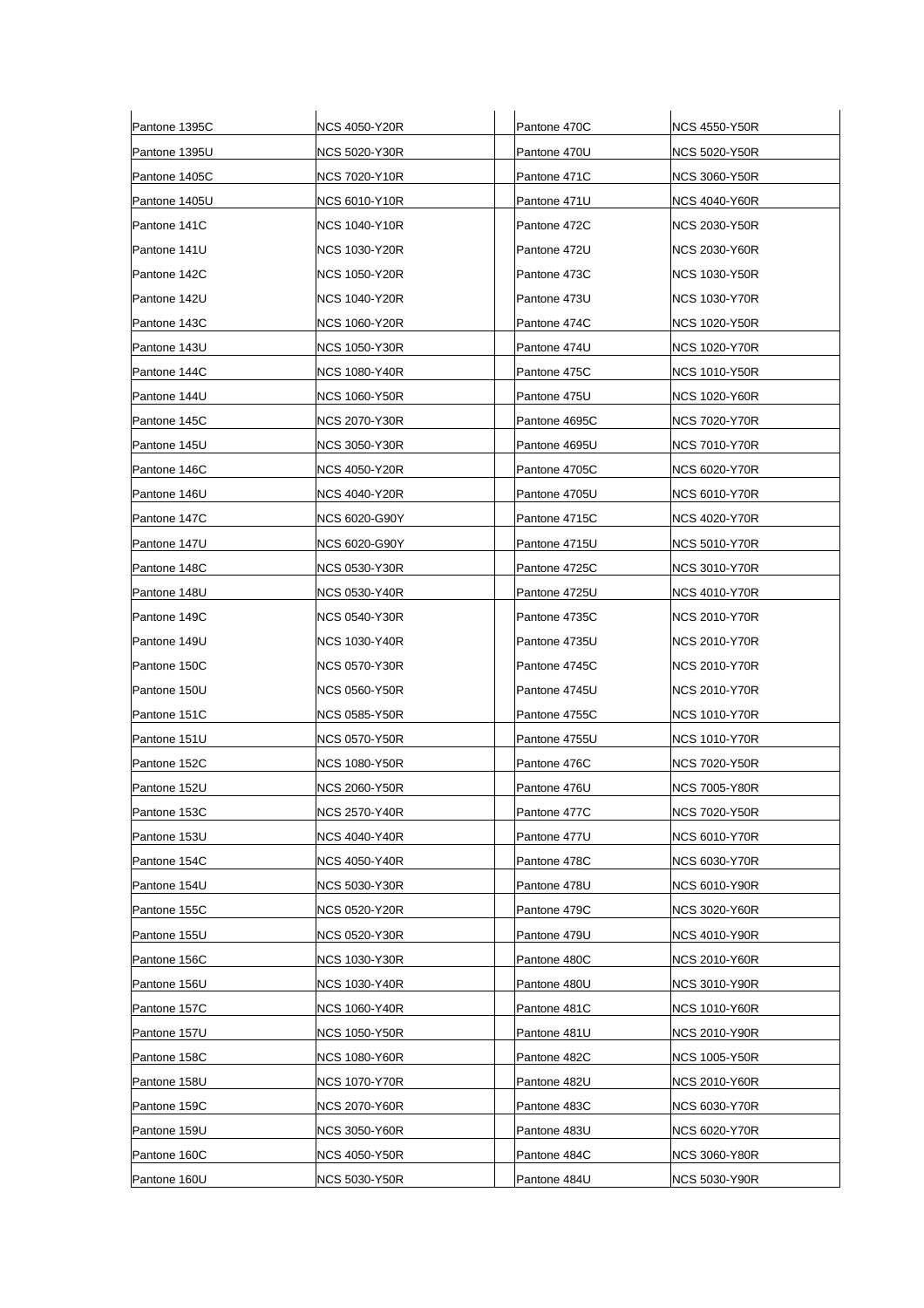| Pantone 161C  | <b>NCS 7020-Y30R</b> | Pantone 485C  | <b>NCS 1080-Y80R</b> |
|---------------|----------------------|---------------|----------------------|
| Pantone 161U  | <b>NCS 6020-Y30R</b> | Pantone 485U  | NCS 1070-Y90R        |
| Pantone 1555C | <b>NCS 0530-Y60R</b> | Pantone 486C  | <b>NCS 1040-Y80R</b> |
| Pantone 1555U | <b>NCS 0530-Y60R</b> | Pantone 486U  | <b>NCS 1050-Y90R</b> |
| Pantone 1565C | NCS 0550-Y60R        | Pantone 487C  | NCS 1030-Y80R        |
| Pantone 1565U | <b>NCS 0540-Y60R</b> | Pantone 487U  | NCS 1040-Y90R        |
| Pantone 1575C | <b>NCS 0570-Y60R</b> | Pantone 488C  | NCS 1020-Y70R        |
| Pantone 1575U | <b>NCS 0560-Y70R</b> | Pantone 488U  | <b>NCS 1030-Y90R</b> |
| Pantone 1585C | <b>NCS 0585-Y60R</b> | Pantone 489C  | <b>NCS 1010-Y70R</b> |
| Pantone 1585U | NCS 0570-Y70R        | Pantone 489U  | NCS 1020-Y90R        |
| Pantone 1595C | NCS 2075-Y60R        | Pantone 490C  | <b>NCS 7020-Y90R</b> |
| Pantone 1595U | <b>NCS 2060-Y60R</b> | Pantone 490U  | <b>NCS 6020-R10B</b> |
| Pantone 1605C | <b>NCS 4050-Y50R</b> | Pantone 491C  | NCS 5040-R           |
| Pantone 1605U | NCS 4030-Y50R        | Pantone 491U  | <b>NCS 6020-R10B</b> |
| Pantone 1615C | NCS 5040-Y50         | Pantone 492C  | NCS 4040-R           |
| Pantone 1615U | <b>NCS 5020-Y50R</b> | Pantone 492U  | NCS 5030-R10B        |
| Pantone 162C  | NCS 0520-Y60R        | Pantone 493C  | <b>NCS 2040-R10B</b> |
| Pantone 162U  | NCS 0530-Y70R        | Pantone 493U  | <b>NCS 2040-R20B</b> |
| Pantone 163C  | <b>NCS 0550-Y60R</b> | Pantone 494C  | <b>NCS 1030-R10B</b> |
| Pantone 163U  | <b>NCS 0550-Y70R</b> | Pantone 494U  | <b>NCS 1040-R20B</b> |
| Pantone 164C  | NCS 0570-Y60R        | Pantone 495C  | NCS 0530-R10B        |
| Pantone 164U  | <b>NCS 0560-Y70R</b> | Pantone 495U  | NCS 1040-R20B        |
| Pantone 165C  | <b>NCS 0585-Y60R</b> | Pantone 496C  | <b>NCS 0520-R10B</b> |
| Pantone 165U  | <b>NCS 0570-Y70R</b> | Pantone 496U  | <b>NCS 1020-R30B</b> |
| Pantone 166C  | <b>NCS 1080-Y60R</b> | Pantone 497C  | <b>NCS 7020-Y90R</b> |
| Pantone 166U  | <b>NCS 2060-Y70R</b> | Pantone 497U  | <b>NCS 7010-Y90R</b> |
| Pantone 167C  | NCS 3060-Y60R        | Pantone 498C  | <b>NCS 6020-Y90R</b> |
| Pantone 167U  | <b>NCS 4040-Y70R</b> | Pantone 498U  | <b>NCS 6020-Y90R</b> |
| Pantone 168C  | <b>NCS 6030-Y50R</b> | Pantone 499C  | <b>NCS 5030-Y90R</b> |
| Pantone 168U  | <b>NCS 6020-Y50R</b> | Pantone 499U  | NCS 5020-R10B        |
| Pantone 1625C | <b>NCS 0540-Y80R</b> | Pantone 500C  | <b>NCS 2030-R10B</b> |
| Pantone 1625U | <b>NCS 0540-Y80R</b> | Pantone 500U  | <b>NCS 3030-R10B</b> |
| Pantone 1635C | <b>NCS 0560-Y70R</b> | Pantone 501C  | <b>NCS 1020-R10B</b> |
| Pantone 1635U | <b>NCS 0560-Y80R</b> | Pantone 501U  | <b>NCS 2030-R10B</b> |
| Pantone 1645C | <b>NCS 0570-Y70R</b> | Pantone 502C  | <b>NCS 0520-R10B</b> |
| Pantone 1645U | <b>NCS 0560-Y80R</b> | Pantone 502U  | <b>NCS 1020-R10B</b> |
| Pantone 1655C | <b>NCS 0585-Y70R</b> | Pantone 503C  | <b>NCS 0510-R10B</b> |
| Pantone 1655U | <b>NCS 0570-Y80R</b> | Pantone 503U  | <b>NCS 1020-R10B</b> |
| Pantone 1665C | <b>NCS 1080-Y70R</b> | Pantone 4975C | <b>NCS 8010-Y90R</b> |
| Pantone 1665U | <b>NCS 2060-Y70R</b> | Pantone 4975U | <b>NCS 7010-Y70R</b> |
| Pantone 1675C | <b>NCS 3060-Y70R</b> | Pantone 4985C | <b>NCS 5030-R10B</b> |
| Pantone 1675U | <b>NCS 4040-Y70R</b> | Pantone 4985U | <b>NCS 6010-R10B</b> |
| Pantone 1685C | <b>NCS 5040-Y70R</b> | Pantone 4995C | <b>NCS 4030-R10B</b> |
| Pantone 1685U | <b>NCS 5020-Y70R</b> | Pantone 4995U | <b>NCS 4020-R10B</b> |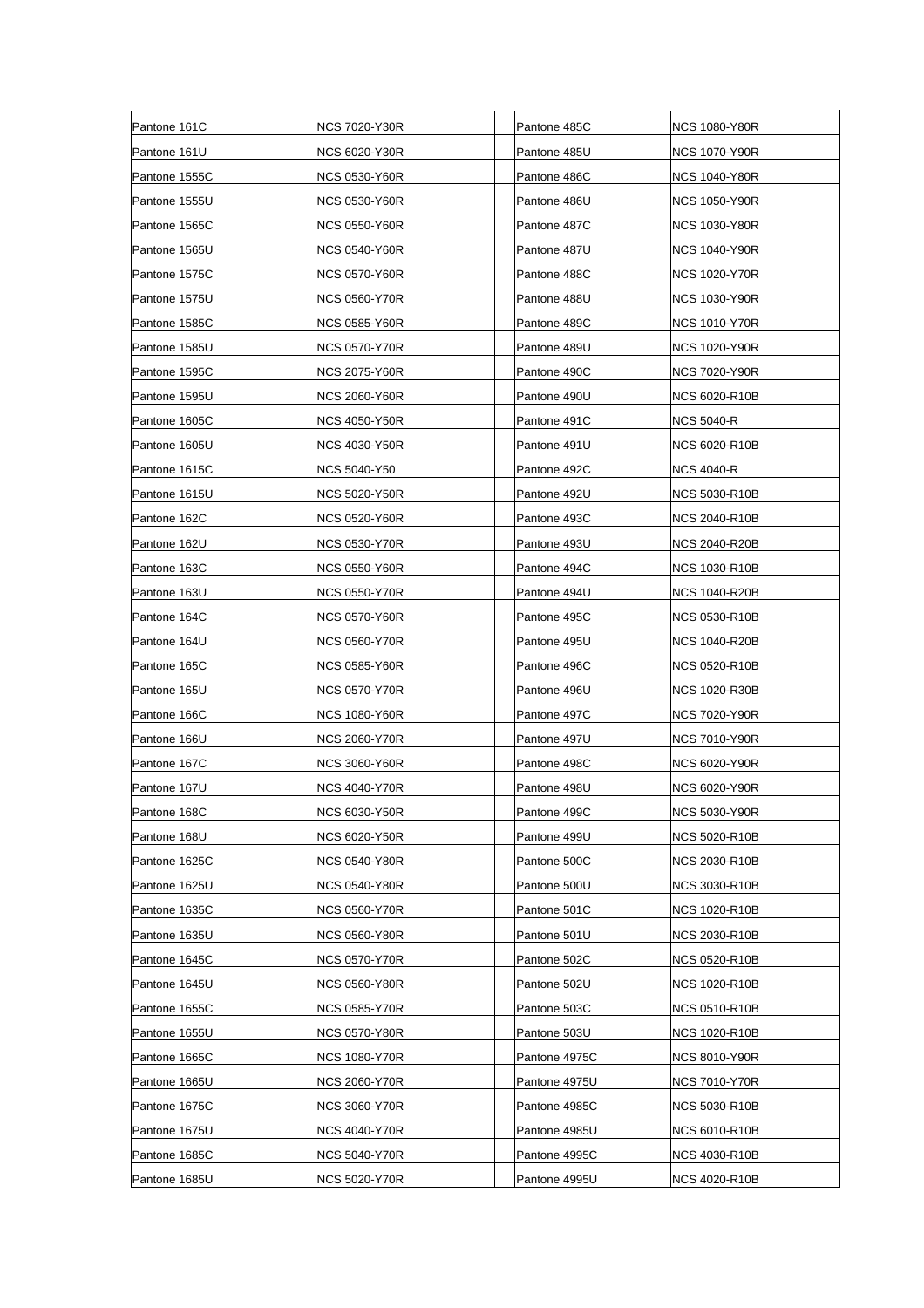| Pantone 169C  | <b>NCS 0530-Y90R</b> | Pantone 5005C | <b>NCS 3020-R10B</b> |
|---------------|----------------------|---------------|----------------------|
| Pantone 169U  | <b>NCS 0530-R</b>    | Pantone 5005U | NCS 3020-R10B        |
| Pantone 170C  | <b>NCS 0560-Y80R</b> | Pantone 5015C | <b>NCS 2020-R10B</b> |
| Pantone 170U  | <b>NCS 0550-Y90R</b> | Pantone 5015U | <b>NCS 2020-R10B</b> |
| Pantone 171C  | NCS 0580-Y70R        | Pantone 5025C | NCS 2020-R           |
| Pantone 171U  | <b>NCS 0570-Y80R</b> | Pantone 5025U | <b>NCS 2020-R10B</b> |
| Pantone 172C  | <b>NCS 0585-Y70R</b> | Pantone 5035C | <b>NCS 1010-R</b>    |
| Pantone 172U  | <b>NCS 0570-Y80R</b> | Pantone 5035U | <b>NCS 1010-R</b>    |
| Pantone 173C  | NCS 2075-Y70R        | Pantone 504C  | <b>NCS 7020-R10B</b> |
| Pantone 173U  | NCS 3050-Y80R        | Pantone 504U  | <b>NCS 7010-R30B</b> |
| Pantone 174C  | NCS 4550-Y70R        | Pantone 505C  | <b>NCS 6030-R10B</b> |
| Pantone 174U  | NCS 5030-Y70R        | Pantone 505U  | <b>NCS 6020-R10B</b> |
| Pantone 175C  | <b>NCS 7020-Y70R</b> | Pantone 506C  | <b>NCS 5040-R20B</b> |
| Pantone 175U  | NCS 6020-Y70R        | Pantone 506U  | <b>NCS 5030-R30B</b> |
| Pantone 176C  | <b>NCS 0540-R10B</b> | Pantone 507C  | <b>NCS 2040-R20B</b> |
| Pantone 176U  | <b>NCS 0540-R10B</b> | Pantone 507U  | <b>NCS 3030-R30B</b> |
| Pantone 177C  | <b>NCS 0560-R</b>    | Pantone 508C  | NCS 1040-R30B        |
| Pantone 177U  | NCS 0560-R           | Pantone 508U  | NCS 2030-R30B        |
| Pantone 178C  | <b>NCS 0570-Y90R</b> | Pantone 509C  | <b>NCS 1030-R30B</b> |
| Pantone 178U  | <b>NCS 0565-R</b>    | Pantone 509U  | <b>NCS 1030-R30B</b> |
| Pantone 179C  | NCS 1080-Y80R        | Pantone 510C  | NCS 1020-R30B        |
| Pantone 179U  | <b>NCS 2060-Y90R</b> | Pantone 510U  | <b>NCS 1030-R30B</b> |
| Pantone 180C  | <b>NCS 2070-Y80R</b> | Pantone 511C  | <b>NCS 6030-R30B</b> |
| Pantone 180U  | NCS 4040-Y90R        | Pantone 511U  | <b>NCS 6010-R30B</b> |
| Pantone 181C  | <b>NCS 5040-Y80R</b> | Pantone 512C  | <b>NCS 4050-R40B</b> |
| Pantone 181U  | <b>NCS 6020-Y90R</b> | Pantone 512U  | <b>NCS 5030-R50B</b> |
| Pantone 1765C | <b>NCS 0550-R10B</b> | Pantone 513C  | NCS 2060-R40B        |
| Pantone 1765U | <b>NCS 0540-R10B</b> | Pantone 513U  | <b>NCS 3050-R50B</b> |
| Pantone 1775C | <b>NCS 1060-R10B</b> | Pantone 514C  | <b>NCS 1050-R40B</b> |
| Pantone 1775U | <b>NCS 0560-R</b>    | Pantone 514U  | <b>NCS 2040-R40B</b> |
| Pantone 1785C | <b>NCS 0565-R</b>    | Pantone 515C  | <b>NCS 1040-R40B</b> |
| Pantone 1785U | <b>NCS 0565-R</b>    | Pantone 515U  | <b>NCS 1040-R40B</b> |
| Pantone 1788C | <b>NCS 0580-Y90R</b> | Pantone 516C  | <b>NCS 1030-R30B</b> |
| Pantone 1788U | <b>NCS 0570-Y90R</b> | Pantone 516U  | <b>NCS 1040-R40B</b> |
| Pantone 1795C | <b>NCS 1080-Y90R</b> | Pantone 517C  | <b>NCS 1020-R30B</b> |
| Pantone 1795U | <b>NCS 1070-Y90R</b> | Pantone 517U  | <b>NCS 0530-R30B</b> |
| Pantone 1805C | <b>NCS 2070-Y90R</b> | Pantone 5115C | NCS 7020-R10B        |
| Pantone 1805U | <b>NCS 4040-Y90R</b> | Pantone 5115U | <b>NCS 7010-R10B</b> |
| Pantone 1815C | <b>NCS 5040-Y90R</b> | Pantone 5125C | <b>NCS 5030-R30B</b> |
| Pantone 1815U | <b>NCS 5030-Y90R</b> | Pantone 5125U | <b>NCS 6010-R30B</b> |
| Pantone 182C  | <b>NCS 0540-R20B</b> | Pantone 5135C | <b>NCS 4030-R30B</b> |
| Pantone 182U  | <b>NCS 0540-R20B</b> | Pantone 5135U | <b>NCS 5020-R30B</b> |
| Pantone 183C  | <b>NCS 0550-R10B</b> | Pantone 5145C | <b>NCS 3020-R30B</b> |
| Pantone 183U  | <b>NCS 1060-R10B</b> | Pantone 5145U | <b>NCS 4020-R30B</b> |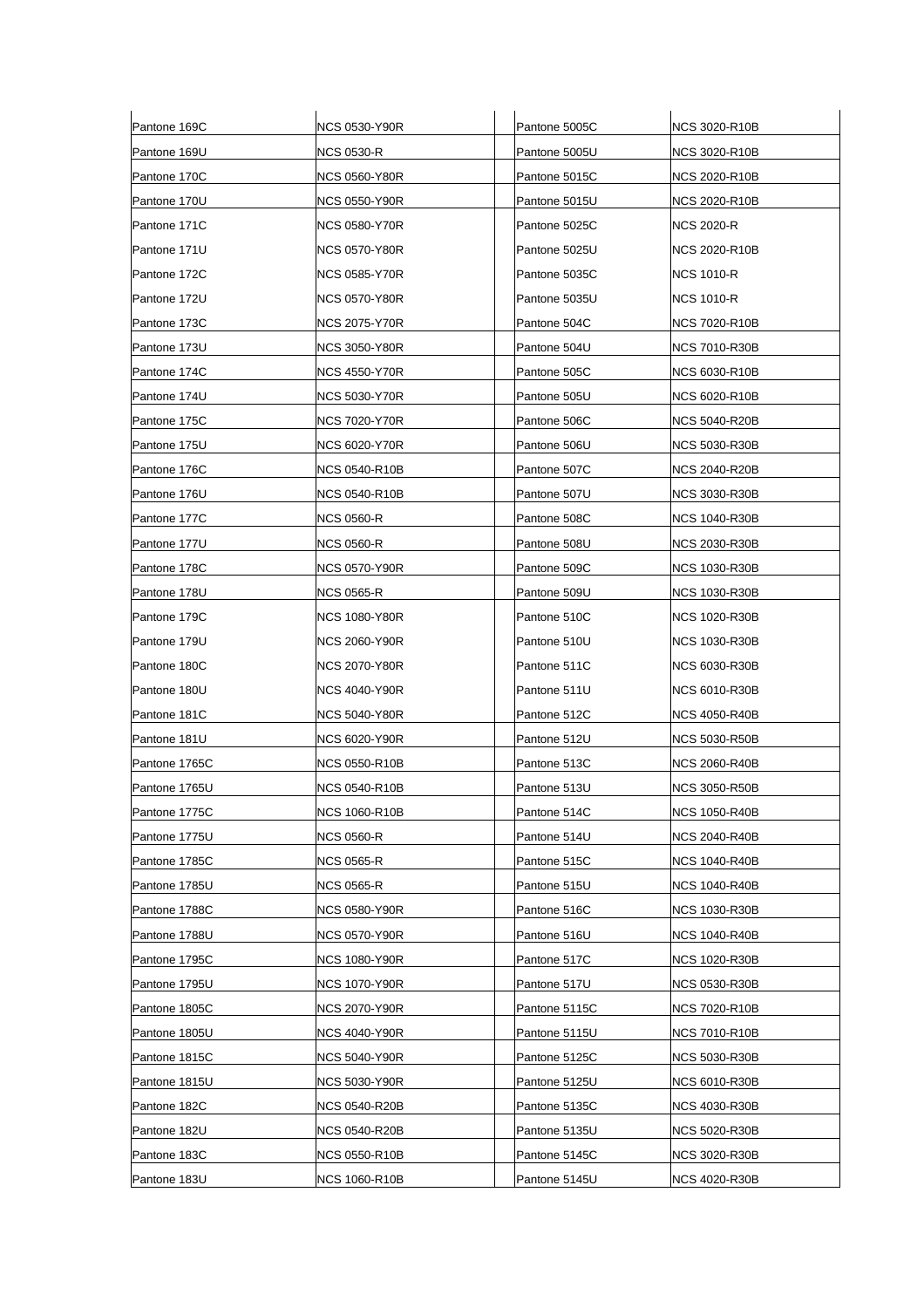| Pantone 184C | NCS 1070-R10B        | Pantone 5155C | <b>NCS 2020-R30B</b> |
|--------------|----------------------|---------------|----------------------|
| Pantone 184U | <b>NCS 0565-R</b>    | Pantone 5155U | NCS 2020-R30B        |
| Pantone 185C | <b>NCS 0580-Y90R</b> | Pantone 5165C | <b>NCS 2010-R30B</b> |
| Pantone 185U | <b>NCS 1070-R</b>    | Pantone 5165U | <b>NCS 2010-R30B</b> |
| Pantone 186C | NCS 1080-Y90R        | Pantone 5175C | NCS 1010-R10B        |
| Pantone 186U | <b>NCS 2060-R</b>    | Pantone 5175U | <b>NCS 1010-R30B</b> |
| Pantone 187C | NCS 2070-R           | Pantone 518C  | <b>NCS 7020-R30B</b> |
| Pantone 187U | <b>NCS 3050-R</b>    | Pantone 518U  | <b>NCS 3010-R30B</b> |
| Pantone 188C | <b>NCS 4050-R</b>    | Pantone 519C  | <b>NCS 5040-R40B</b> |
| Pantone 188U | NCS 5030-R10B        | Pantone 519U  | NCS 6020-R50B        |
| Pantone 189C | <b>NCS 0540-R20B</b> | Pantone 520C  | <b>NCS 4050-R50B</b> |
| Pantone 189U | <b>NCS 1050-R20B</b> | Pantone 520U  | <b>NCS 5030-R50B</b> |
| Pantone 190C | <b>NCS 1060-R10B</b> | Pantone 521C  | NCS 2040-R50B        |
| Pantone 190U | <b>NCS 1050-R10B</b> | Pantone 521U  | <b>NCS 3030-R50B</b> |
| Pantone 191C | <b>NCS 1070-R10B</b> | Pantone 522C  | NCS 2030-R50B        |
| Pantone 191U | <b>NCS 1070-R10B</b> | Pantone 522U  | NCS 2030-R50B        |
| Pantone 192C | NCS 1080-R           | Pantone 523C  | <b>NCS 1020-R50B</b> |
| Pantone 192U | <b>NCS 1070-R</b>    | Pantone 523U  | NCS 1030-R50B        |
| Pantone 193C | NCS 1080-R           | Pantone 524C  | <b>NCS 1010-R30B</b> |
| Pantone 193U | <b>NCS 3050-R</b>    | Pantone 524U  | <b>NCS 1020-R50B</b> |
| Pantone 194C | NCS 3060-R10B        | Pantone 5185C | NCS 8010-R10B        |
| Pantone 194U | <b>NCS 4040-R10B</b> | Pantone 5185U | NCS 7010-R30B        |
| Pantone 195C | NCS 5040-R           | Pantone 5195C | <b>NCS 7020-R30B</b> |
| Pantone 195U | NCS 6020-R10B        | Pantone 5195U | NCS 6010-R30B        |
| Pantone 196C | NCS 0520-R10B        | Pantone 5205C | <b>NCS 5020-R30B</b> |
| Pantone 196U | <b>NCS 1030-R10B</b> | Pantone 5205U | <b>NCS 5010-R30B</b> |
| Pantone 197C | <b>NCS 1040-R10B</b> | Pantone 5215C | <b>NCS 3020-R30B</b> |
| Pantone 197U | <b>NCS 1040-R20B</b> | Pantone 5215U | <b>NCS 3010-R30B</b> |
| Pantone 198C | <b>NCS 1070-R10B</b> | Pantone 5225C | <b>NCS 3010-R30B</b> |
| Pantone 198U | <b>NCS 1060-R10B</b> | Pantone 5225U | NCS 3010-R30B        |
| Pantone 199C | <b>NCS 1080-R</b>    | Pantone 5235C | <b>NCS 2010-R10B</b> |
| Pantone 199U | <b>NCS 1070-R</b>    | Pantone 5235U | <b>NCS 1010-R30B</b> |
| Pantone 200C | <b>NCS 1080-R</b>    | Pantone 5245C | <b>NCS 1010-R10B</b> |
| Pantone 200U | NCS 2060-R           | Pantone 5245U | <b>NCS 1005-R20B</b> |
| Pantone 201C | <b>NCS 3060-R</b>    | Pantone 525C  | <b>NCS 6030-R50B</b> |
| Pantone 201U | <b>NCS 4040-R10B</b> | Pantone 525U  | <b>NCS 6020-R50B</b> |
| Pantone 202C | NCS 4050-R           | Pantone 526C  | NCS 4050-R50B        |
| Pantone 202U | <b>NCS 5030-R10B</b> | Pantone 526U  | <b>NCS 4040-R60B</b> |
| Pantone 203C | <b>NCS 0530-R30B</b> | Pantone 527C  | <b>NCS 3555-R60B</b> |
| Pantone 203U | <b>NCS 1040-R30B</b> | Pantone 527U  | <b>NCS 3050-R60B</b> |
| Pantone 204C | <b>NCS 1050-R20B</b> | Pantone 528C  | <b>NCS 2050-R50B</b> |
| Pantone 204U | <b>NCS 1050-R20B</b> | Pantone 528U  | <b>NCS 2050-R60B</b> |
| Pantone 205C | <b>NCS 1070-R20B</b> | Pantone 529C  | <b>NCS 1040-R50B</b> |
| Pantone 205U | <b>NCS 1060-R20B</b> | Pantone 529U  | <b>NCS 1040-R60B</b> |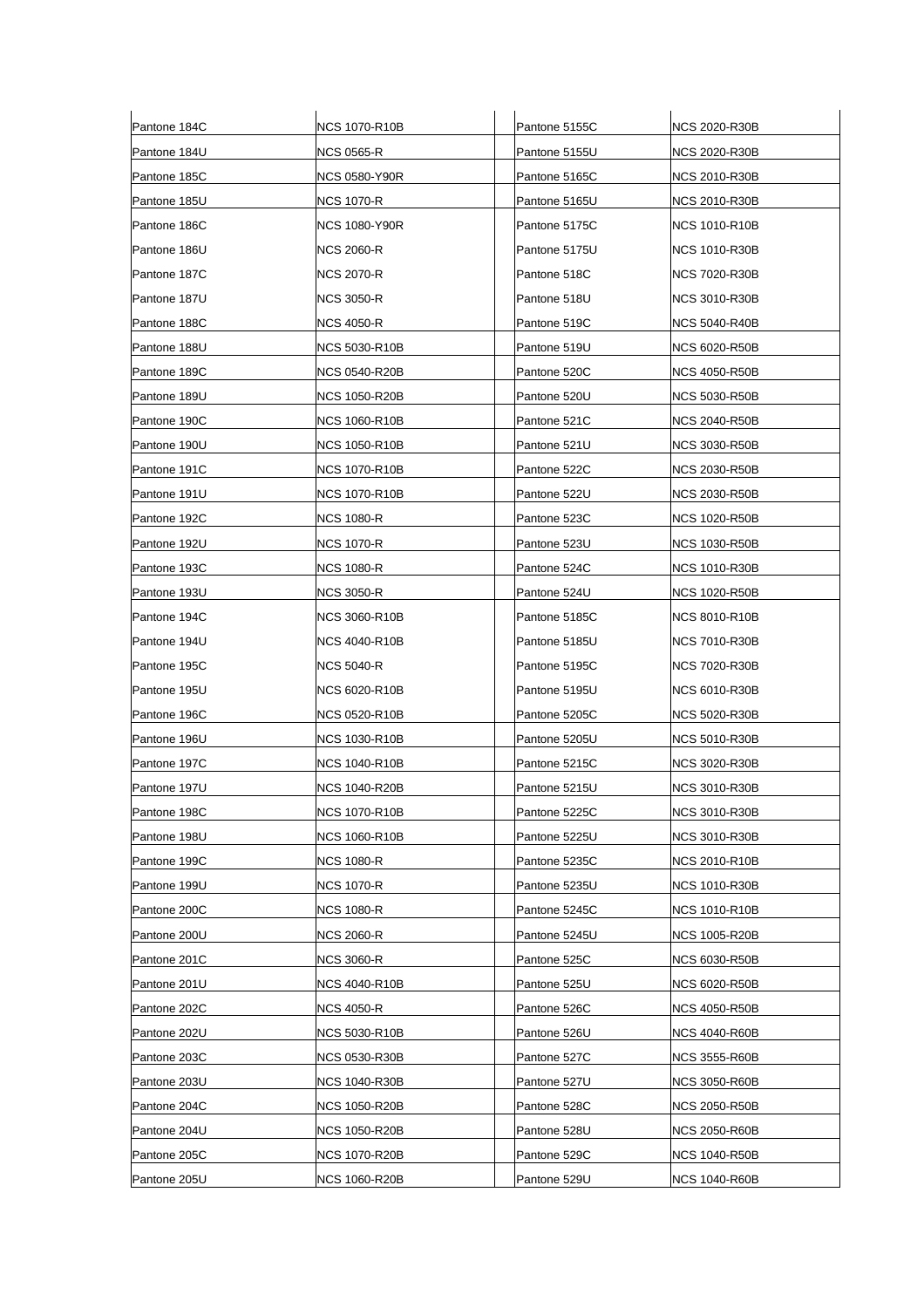| Pantone 206C | <b>NCS 1080-R</b>    | Pantone 530C  | <b>NCS 1030-R50B</b> |
|--------------|----------------------|---------------|----------------------|
| Pantone 206U | <b>NCS 1070-R10B</b> | Pantone 530U  | <b>NCS 1040-R60B</b> |
| Pantone 207C | <b>NCS 2070-R10B</b> | Pantone 531C  | <b>NCS 1020-R50B</b> |
| Pantone 207U | <b>NCS 3050-R10B</b> | Pantone 531U  | <b>NCS 0530-R50B</b> |
| Pantone 208C | <b>NCS 4050-R10B</b> | Pantone 5255C | NCS 7020-R50B        |
| Pantone 208U | <b>NCS 4050-R10B</b> | Pantone 5255U | <b>NCS 7010-R50B</b> |
| Pantone 209C | <b>NCS 5040-R10B</b> | Pantone 5265C | NCS 6030-R60B        |
| Pantone 209U | <b>NCS 5030-R20B</b> | Pantone 5265U | <b>NCS 5020-R70B</b> |
| Pantone 210C | <b>NCS 0540-R20B</b> | Pantone 5275C | NCS 5030-R70B        |
| Pantone 210U | <b>NCS 1050-R20B</b> | Pantone 5275U | <b>NCS 5020-R70B</b> |
| Pantone 211C | <b>NCS 1050-R20B</b> | Pantone 5285C | <b>NCS 4020-R70B</b> |
| Pantone 211U | <b>NCS 1060-R20B</b> | Pantone 5285U | <b>NCS 3020-R70B</b> |
| Pantone 212C | <b>NCS 1060-R20B</b> | Pantone 5295C | <b>NCS 3020-R50B</b> |
| Pantone 212U | <b>NCS 1060-R20B</b> | Pantone 5295U | <b>NCS 2020-R70B</b> |
| Pantone 213C | <b>NCS 1070-R10B</b> | Pantone 5305C | <b>NCS 2010-R50B</b> |
| Pantone 213U | <b>NCS 1070-R20B</b> | Pantone 5305U | <b>NCS 2010-R50B</b> |
| Pantone 214C | <b>NCS 1070-R10B</b> | Pantone 5315C | <b>NCS 1010-R50B</b> |
| Pantone 214U | <b>NCS 2060-R20B</b> | Pantone 5315U | <b>NCS 1010-R50B</b> |
| Pantone 215C | <b>NCS 3060-R10B</b> | Pantone 532C  | <b>NCS 8010-R70B</b> |
| Pantone 215U | <b>NCS 4040-R20B</b> | Pantone 532U  | <b>NCS 7005-R80B</b> |
| Pantone 216C | <b>NCS 4040-R20B</b> | Pantone 533C  | <b>NCS 6020-R80B</b> |
| Pantone 216U | <b>NCS 5030-R30B</b> | Pantone 533U  | <b>NCS 6010-R70B</b> |
| Pantone 217C | <b>NCS 0530-R30B</b> | Pantone 534C  | <b>NCS 5030-R70B</b> |
| Pantone 217U | <b>NCS 0530-R30B</b> | Pantone 534U  | <b>NCS 5020-R70B</b> |
| Pantone 218C | <b>NCS 1050-R30B</b> | Pantone 535C  | <b>NCS 2020-R70B</b> |
| Pantone 218U | <b>NCS 1050-R30B</b> | Pantone 535U  | <b>NCS 3020-R70B</b> |
| Pantone 219C | NCS 1070-R20B        | Pantone 536C  | NCS 2020-R70B        |
| Pantone 219U | <b>NCS 1060-R20B</b> | Pantone 536U  | <b>NCS 2020-R70B</b> |
| Pantone 220C | <b>NCS 1070-R20B</b> | Pantone 537C  | <b>NCS 2010-R70B</b> |
| Pantone 220U | <b>NCS 3050-R20B</b> | Pantone 537U  | <b>NCS 2020-R70B</b> |
| Pantone 221C | <b>NCS 2070-R20B</b> | Pantone 538C  | <b>NCS 1005-R80B</b> |
| Pantone 221U | <b>NCS 4040-R20B</b> | Pantone 538U  | <b>NCS 1010-R70B</b> |
| Pantone 222C | <b>NCS 5040-R20B</b> | Pantone 539C  | NCS 7020-R90B        |
| Pantone 222U | <b>NCS 5030-R30B</b> | Pantone 539U  | <b>NCS 6020-R90B</b> |
| Pantone 223C | <b>NCS 1050-R30B</b> | Pantone 540C  | <b>NCS 5540-R90B</b> |
| Pantone 223U | <b>NCS 1050-R40B</b> | Pantone 540U  | <b>NCS 5030-R90B</b> |
| Pantone 224C | NCS 1060-R30B        | Pantone 541C  | <b>NCS 4050-R90B</b> |
| Pantone 224U | <b>NCS 1060-R30B</b> | Pantone 541U  | <b>NCS 4040-R80B</b> |
| Pantone 225C | <b>NCS 1060-R30B</b> | Pantone 542C  | <b>NCS 2050-R90B</b> |
| Pantone 225U | <b>NCS 1060-R30B</b> | Pantone 542U  | <b>NCS 3040-R90B</b> |
| Pantone 226C | NCS 1070-R20B        | Pantone 543C  | NCS 1040-R90B        |
| Pantone 226U | <b>NCS 1070-R20B</b> | Pantone 543U  | <b>NCS 2040-R90B</b> |
| Pantone 227C | <b>NCS 2070-R20B</b> | Pantone 544C  | <b>NCS 1030-R90B</b> |
| Pantone 227U | <b>NCS 3050-R30B</b> | Pantone 544U  | <b>NCS 1040-R90B</b> |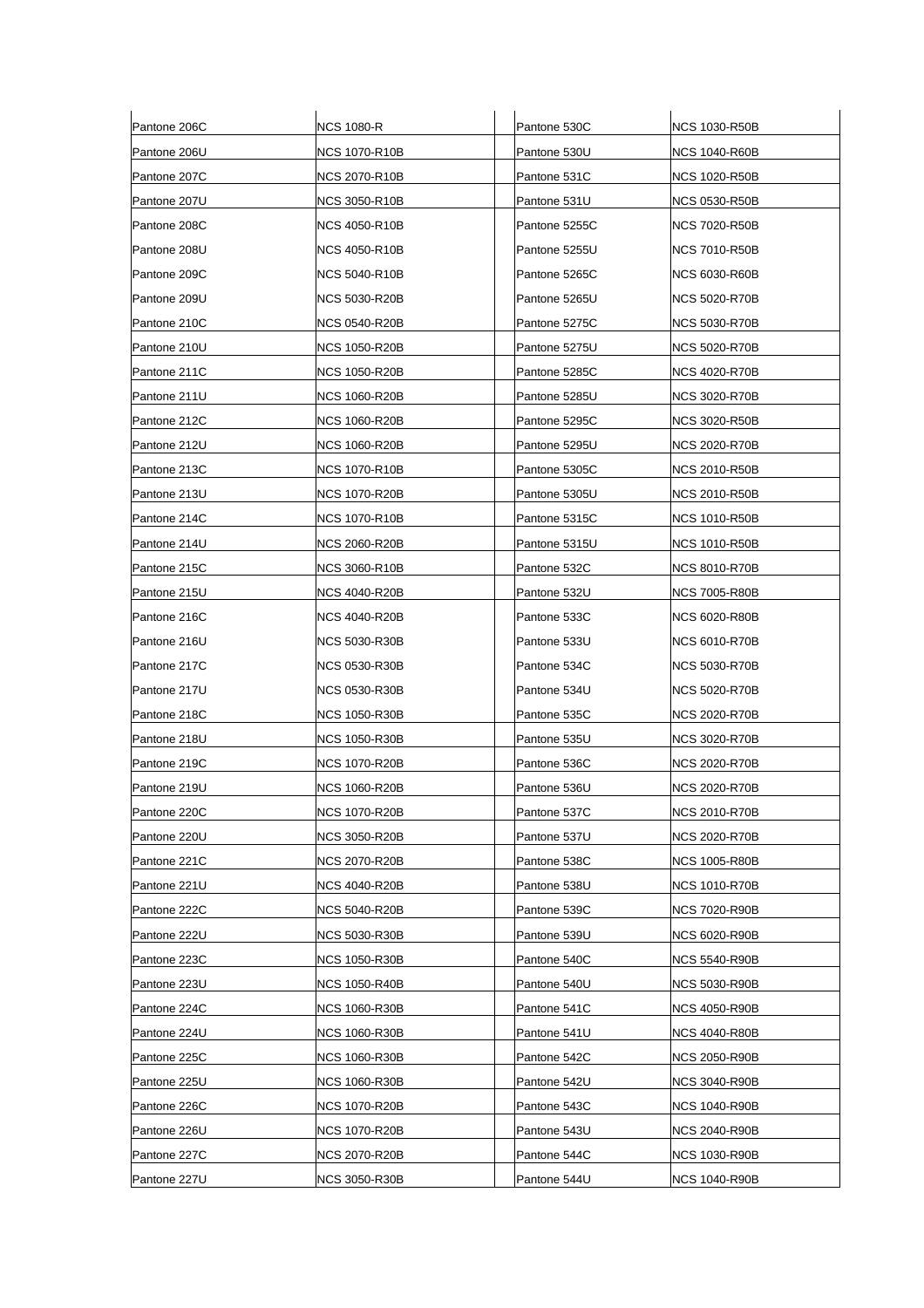| Pantone 228C  | <b>NCS 3060-R30B</b> | Pantone 545C  | <b>NCS 1020-R90B</b> |
|---------------|----------------------|---------------|----------------------|
| Pantone 228U  | NCS 4040-R30B        | Pantone 545U  | <b>NCS 1020-R90B</b> |
| Pantone 229C  | <b>NCS 5040-R20B</b> | Pantone 5395C | <b>NCS 8010-R90B</b> |
| Pantone 229U  | <b>NCS 5020-R30B</b> | Pantone 5395U | <b>NCS 7010-R70B</b> |
| Pantone 230C  | <b>NCS 0540-R30B</b> | Pantone 5405C | <b>NCS 6020-R90B</b> |
| Pantone 230U  | <b>NCS 0540-R30B</b> | Pantone 5405U | <b>NCS 6010-R90B</b> |
| Pantone 231C  | <b>NCS 1060-R30B</b> | Pantone 5415C | NCS 5020-R90B        |
| Pantone 231U  | <b>NCS 1060-R30B</b> | Pantone 5415U | <b>NCS 5020-R90B</b> |
| Pantone 232C  | <b>NCS 1060-R30B</b> | Pantone 5425C | <b>NCS 3020-B</b>    |
| Pantone 232U  | <b>NCS 1060-R30B</b> | Pantone 5425U | <b>NCS 3020-R90B</b> |
| Pantone 233C  | <b>NCS 1070-R20B</b> | Pantone 5435C | <b>NCS 2010-B</b>    |
| Pantone 233U  | <b>NCS 2060-R30B</b> | Pantone 5435U | <b>NCS 2020-R90B</b> |
| Pantone 234C  | NCS 3055-R30B        | Pantone 5445C | <b>NCS 1010-B</b>    |
| Pantone 234U  | <b>NCS 3050-R30B</b> | Pantone 5445U | <b>NCS 2010-B</b>    |
| Pantone 235C  | <b>NCS 4050-R30B</b> | Pantone 5455C | <b>NCS 1002-B</b>    |
| Pantone 235U  | <b>NCS 4040-R30B</b> | Pantone 5455U | <b>NCS 1010-B10G</b> |
| Pantone 236C  | <b>NCS 1050-R30B</b> | Pantone 546C  | NCS 7020-B10G        |
| Pantone 236 U | <b>NCS 1050-R40B</b> | Pantone 546U  | <b>NCS 7010-R90B</b> |
| Pantone 237C  | <b>NCS 1060-R30B</b> | Pantone 547C  | <b>NCS 6030-B10G</b> |
| Pantone 237U  | <b>NCS 1050-R40B</b> | Pantone 547U  | <b>NCS 6020-R90B</b> |
| Pantone 238C  | NCS 1060-R30B        | Pantone 548C  | <b>NCS 6040-B10G</b> |
| Pantone 238U  | <b>NCS 1060-R30B</b> | Pantone 548U  | <b>NCS 6020-R90B</b> |
| Pantone 239C  | <b>NCS 1060-R30B</b> | Pantone 549C  | <b>NCS 3030-B10G</b> |
| Pantone 239U  | <b>NCS 2060-R30B</b> | Pantone 549U  | <b>NCS 3030-B10G</b> |
| Pantone 240C  | <b>NCS 2060-R30B</b> | Pantone 550C  | <b>NCS 2030-B</b>    |
| Pantone 240U  | <b>NCS 2060-R30B</b> | Pantone 550U  | <b>NCS 2030-B</b>    |
| Pantone 241C  | NCS 3055-R30B        | Pantone 551C  | NCS 2020-B10G        |
| Pantone 241U  | <b>NCS 3050-R40B</b> | Pantone 551U  | <b>NCS 1030-R90B</b> |
| Pantone 242C  | NCS 5040-R30B        | Pantone 552C  | <b>NCS 1010-B10G</b> |
| Pantone 242U  | <b>NCS 5030-R30B</b> | Pantone 552U  | NCS 1020-R90B        |
| Pantone 243C  | <b>NCS 1040-R40B</b> | Pantone 5463C | <b>NCS 7020-B30G</b> |
| Pantone 243U  | <b>NCS 1040-R40B</b> | Pantone 5463U | <b>NCS 7010-B30G</b> |
| Pantone 244C  | <b>NCS 1050-R40B</b> | Pantone 5473C | NCS 5030-B30G        |
| Pantone 244U  | <b>NCS 1050-R40B</b> | Pantone 5473U | <b>NCS 6020-B30G</b> |
| Pantone 245C  | <b>NCS 1050-R40B</b> | Pantone 5483C | <b>NCS 4020-B30G</b> |
| Pantone 245U  | <b>NCS 1050-R40B</b> | Pantone 5483U | <b>NCS 4020-B30G</b> |
| Pantone 246C  | <b>NCS 2060-R40B</b> | Pantone 5493C | NCS 3020-B30G        |
| Pantone 246U  | <b>NCS 2060-R40B</b> | Pantone 5493U | <b>NCS 3020-B30G</b> |
| Pantone 247C  | <b>NCS 2060-R40B</b> | Pantone 5503C | <b>NCS 2020-B50G</b> |
| Pantone 247U  | <b>NCS 2060-R40B</b> | Pantone 5503U | <b>NCS 2020-B50G</b> |
| Pantone 248C  | NCS 3055-R40B        | Pantone 5513C | <b>NCS 1010-B70G</b> |
| Pantone 248U  | <b>NCS 3050-R40B</b> | Pantone 5513U | <b>NCS 1010-B50G</b> |
| Pantone 249C  | <b>NCS 5040-R30B</b> | Pantone 5523C | <b>NCS 1005-B80G</b> |
| Pantone 249U  | <b>NCS 5030-R30B</b> | Pantone 5523U | <b>NCS 1010-B70G</b> |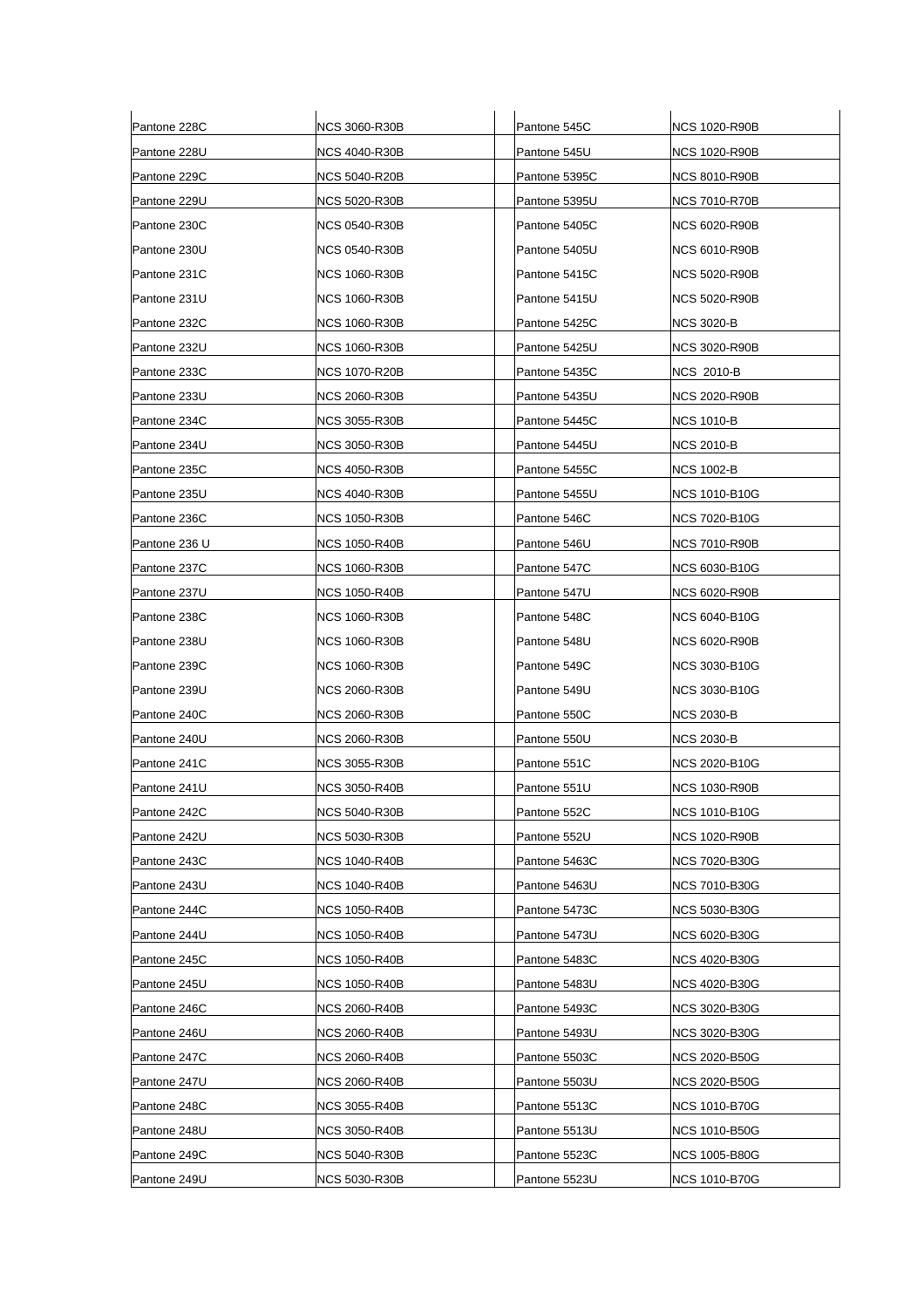| Pantone 250C  | NCS 0530-R50B        | Pantone 5467C | <b>NCS 8505-B80G</b> |
|---------------|----------------------|---------------|----------------------|
| Pantone 250U  | NCS 1040-R40B        | Pantone 5467U | NCS 7502-G           |
| Pantone 251C  | <b>NCS 1050-R40B</b> | Pantone 5477C | <b>NCS 7010-B70G</b> |
| Pantone 251U  | NCS 1050-R40B        | Pantone 5477U | <b>NCS 7005-B20G</b> |
| Pantone 252C  | NCS2060-R40B         | Pantone 5487C | <b>NCS 5010-B70G</b> |
| Pantone 252U  | NCS 2060-R40B        | Pantone 5487U | <b>NCS 5010-B50G</b> |
| Pantone 253C  | NCS 2060-R40B        | Pantone 5497C | <b>NCS 4010-B70G</b> |
| Pantone 253U  | NCS 2060-R40B        | Pantone 5497U | NCS 4010-B50G        |
| Pantone 254C  | <b>NCS 3055-R40B</b> | Pantone 5507C | <b>NCS 3005-B80G</b> |
| Pantone 254U  | NCS 3050-R50B        | Pantone 5507U | NCS 3010-B70G        |
| Pantone 255C  | <b>NCS 4040-R40B</b> | Pantone 5517C | <b>NCS 2005-B80G</b> |
| Pantone 255U  | NCS 5030-R50B        | Pantone 5517U | <b>NCS 2005-B80G</b> |
| Pantone 256C  | <b>NCS 1030-R50B</b> | Pantone 5527C | NCS 1005-B80G        |
| Pantone 256U  | NCS 1040-R50B        | Pantone 5527U | <b>NCS 1005-B80G</b> |
| Pantone 257C  | NCS 1040-R50B        | Pantone 553C  | <b>NCS 7020-G10Y</b> |
| Pantone 257U  | NCS 2040-R50B        | Pantone 553U  | <b>NCS 7005-B80G</b> |
| Pantone 258C  | <b>NCS 3050-R50B</b> | Pantone 554C  | <b>NCS 6030-B90G</b> |
| Pantone 258U  | NCS 3040-R50B        | Pantone 554U  | <b>NCS 6010-B70G</b> |
| Pantone 259C  | <b>NCS 4050-R40B</b> | Pantone 555C  | NCS 5040-B90G        |
| Pantone 259U  | NCS 4040-R50B        | Pantone 555U  | <b>NCS 5020-B70G</b> |
| Pantone 260C  | NCS 5040-R40B        | Pantone 556C  | NCS 3020-B90G        |
| Pantone 260U  | <b>NCS 5030-R50B</b> | Pantone 556U  | <b>NCS 4020-B70G</b> |
| Pantone 261C  | NCS 6030-R30B        | Pantone 557C  | <b>NCS 2020-B90G</b> |
| Pantone 261U  | NCS 5030-R50B        | Pantone 557U  | <b>NCS 3020-B90G</b> |
| Pantone 262C  | <b>NCS 7020-R30B</b> | Pantone 558C  | <b>NCS 2010-B90G</b> |
| Pantone 262U  | NCS 6020-R30B        | Pantone 558U  | <b>NCS 2020-B90G</b> |
| Pantone 2563C | <b>NCS 1040-R50B</b> | Pantone 559C  | <b>NCS 1010-B90G</b> |
| Pantone 2563U | <b>NCS 1040-R50B</b> | Pantone 559U  | NCS 2010-B90G        |
| Pantone 2573C | NCS 2050-R50B        | Pantone 5535C | NCS 8010-B90G        |
| Pantone 2573U | <b>NCS 2050-R50B</b> | Pantone 5535U | <b>NCS 7010-B70G</b> |
| Pantone 2583C | <b>NCS 3055-R50B</b> | Pantone 5545C | <b>NCS 6020-B90G</b> |
| Pantone 2583U | NCS 3050-R50B        | Pantone 5545U | <b>NCS 6010-B90G</b> |
| Pantone 2593C | <b>NCS 3055-R50B</b> | Pantone 5555C | <b>NCS 4020-B90G</b> |
| Pantone 2593U | <b>NCS 3050-R50B</b> | Pantone 5555U | <b>NCS 4010-B90G</b> |
| Pantone 2603C | NCS 4050-R50B        | Pantone 5565C | <b>NCS 4010-B90G</b> |
| Pantone 2603U | <b>NCS 4040-R50B</b> | Pantone 5565U | <b>NCS 3010-B90G</b> |
| Pantone 2613C | <b>NCS 4050-R50B</b> | Pantone 5575C | NCS 2010-G10Y        |
| Pantone 2613U | <b>NCS 5030-R50B</b> | Pantone 5575U | <b>NCS 2010-B90G</b> |
| Pantone 2623C | <b>NCS 5040-R40B</b> | Pantone 5585C | <b>NCS 2010-G10Y</b> |
| Pantone 2623U | <b>NCS 5030-R50B</b> | Pantone 5585U | <b>NCS 2010-B90G</b> |
| Pantone 2567C | NCS 2040-R50B        | Pantone 5595C | NCS 1005-G20Y        |
| Pantone 2567U | <b>NCS 2040-R60B</b> | Pantone 5595U | <b>NCS 1010-G10Y</b> |
| Pantone 2577C | <b>NCS 2050-R50B</b> | Pantone 560C  | <b>NCS 7020-B90G</b> |
| Pantone 2577U | <b>NCS 2050-R60B</b> | Pantone 560U  | <b>NCS 7010-B70G</b> |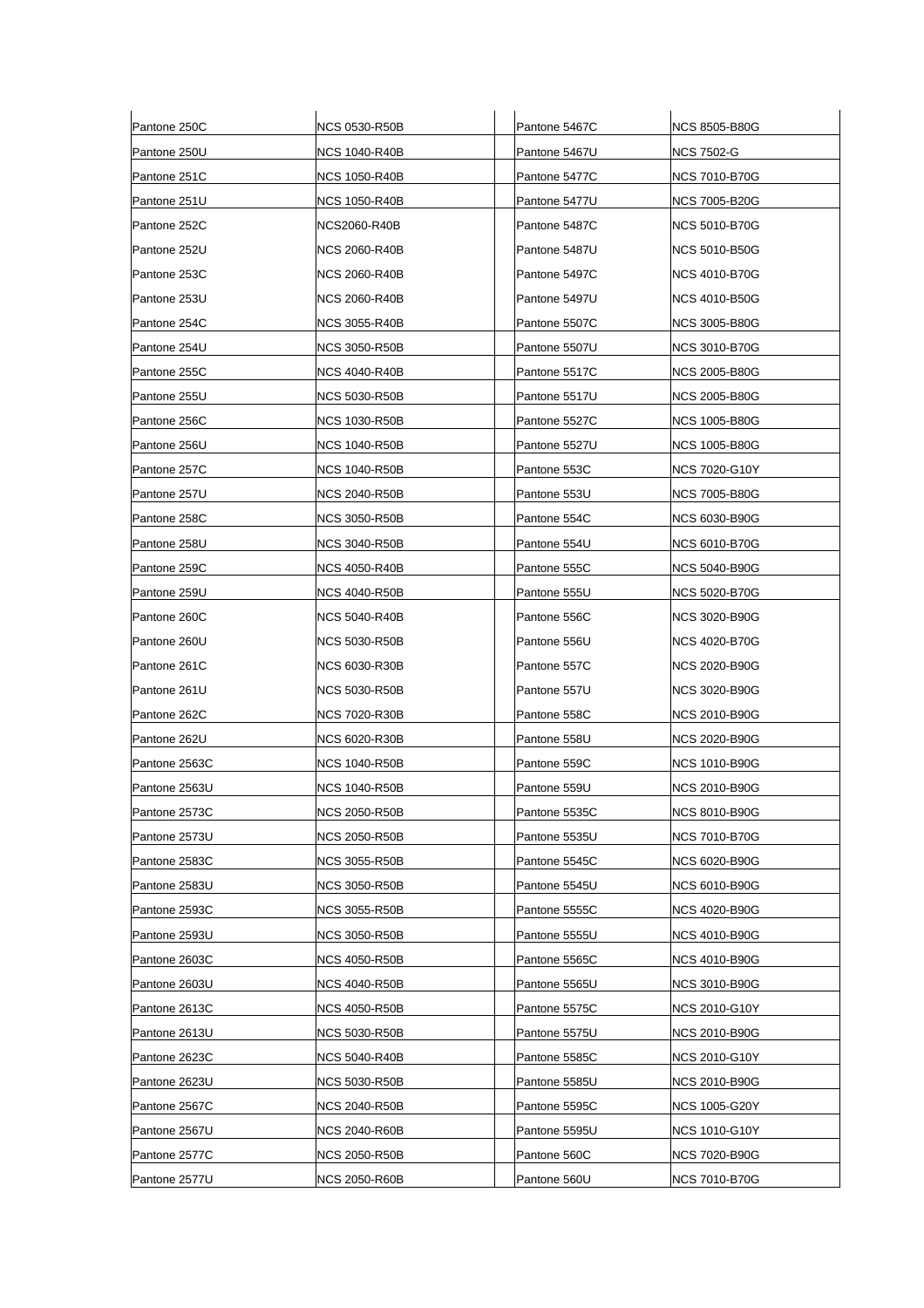| Pantone 2587C | <b>NCS 3055-R50B</b> | Pantone 561C  | NCS 5030-B90G        |
|---------------|----------------------|---------------|----------------------|
| Pantone 2587U | NCS 2050-R60B        | Pantone 561U  | NCS 6020-B70G        |
| Pantone 2597C | <b>NCS 3555-R60B</b> | Pantone 562C  | NCS 4040-B80G        |
| Pantone 2597U | <b>NCS 3050-R60B</b> | Pantone 562U  | NCS 5020-B70G        |
| Pantone 2607C | <b>NCS 3555-R60B</b> | Pantone 563C  | NCS 2030-B70G        |
| Pantone 2607U | <b>NCS 4040-R60B</b> | Pantone 563U  | <b>NCS 3030-B70G</b> |
| Pantone 2617C | NCS 4050-R50B        | Pantone 564C  | NCS 1020-B70G        |
| Pantone 2617U | <b>NCS 4040-R50B</b> | Pantone 564U  | NCS 2030-B70G        |
| Pantone 2627C | NCS 5040-R50B        | Pantone 565C  | NCS 1020-B90G        |
| Pantone 2627U | <b>NCS 5030-R50B</b> | Pantone 565U  | NCS 1020-B70G        |
| Pantone 263C  | <b>NCS 0520-R50B</b> | Pantone 566C  | NCS 1010-B90G        |
| Pantone 263U  | <b>NCS 1040-R60B</b> | Pantone 566U  | <b>NCS 1020-B70G</b> |
| Pantone 264C  | <b>NCS 1040-R60B</b> | Pantone 5605C | NCS 8010-G10Y        |
| Pantone 264U  | <b>NCS 2040-R60B</b> | Pantone 5605U | NCS 7502-G           |
| Pantone 265C  |                      | Pantone 5615C | NCS 6010-G10Y        |
| Pantone 265U  | <b>NCS 2050-R60B</b> | Pantone 5615U | <b>NCS 7005-G20Y</b> |
| Pantone 266C  |                      | Pantone 5625C | NCS 5010-G10Y        |
| Pantone 266U  | <b>NCS 3050-R60B</b> | Pantone 5625U | NCS 5010-G10Y        |
| Pantone 267C  | <b>NCS 3555-R60B</b> | Pantone 5635C | NCS 4010-G30Y        |
| Pantone 267U  | NCS 3555-R60B        | Pantone 5635U | NCS 4010-G10Y        |
| Pantone 268C  | NCS 5040-R60B        | Pantone 5645C | NCS 2005-G20Y        |
| Pantone 268U  | <b>NCS 4040-R60B</b> | Pantone 5645U | NCS 3010-G10Y        |
| Pantone 269C  | <b>NCS 6030-R50B</b> | Pantone 5655C | NCS 2005-G50Y        |
| Pantone 269U  | <b>NCS 6020-R50B</b> | Pantone 5655U | NCS 2005-G20Y        |
| Pantone 2635C | <b>NCS 1040-R60B</b> | Pantone 5665C | NCS 1005-G50Y        |
| Pantone 2635U | <b>NCS 1040-R60B</b> | Pantone 5665U | NCS 1005-G20Y        |
| Pantone 2645C | NCS 2040-R60B        | Pantone 567C  | NCS 6020-B90G        |
| Pantone 2645U | <b>NCS 2040-R60B</b> | Pantone 567U  | NCS 6010-B70G        |
| Pantone 2655C | <b>NCS 2050-R60B</b> | Pantone 568C  | <b>NCS 4040-B80G</b> |
| Pantone 2655U | <b>NCS 2050-R60B</b> | Pantone 568U  | NCS 5020-B70G        |
| Pantone 2665C |                      | Pantone 569C  | NCS 3050-B80G        |
| Pantone 2665U | <b>NCS 3050-R60B</b> | Pantone 569U  | NCS 4030-B70G        |
| Pantone 2685C | <b>NCS 3555-R60B</b> | Pantone 570C  | NCS 1030-B70G        |
| Pantone 2685U | NCS 3050-R60B        | Pantone 570U  | NCS 2040-B70G        |
| Pantone 2695C | <b>NCS 6030-R50B</b> | Pantone 571C  | NCS 0530-B70G        |
| Pantone 2695U | <b>NCS 6020-R50B</b> | Pantone 571U  | NCS 1030-B70G        |
| Pantone 270C  | <b>NCS 1040-R60B</b> | Pantone 572C  | NCS 0520-B70G        |
| Pantone 270U  | NCS 2040-R70B        | Pantone 572U  | NCS 1020-B70G        |
| Pantone 271C  | NCS2040-R60B         | Pantone 573C  | NCS 1010-B90G        |
| Pantone 271U  | NCS 2050-R70B        | Pantone 573U  | NCS 0520-B70G        |
| Pantone 272C  | NCS 2050-R70B        | Pantone 574C  | NCS 6030-G50Y        |
| Pantone 272U  | NCS 2050-R70B        | Pantone 574U  | NCS 6020-G50Y        |
| Pantone 273C  | <b>NCS 4055-R70B</b> | Pantone 575C  | NCS 4050-G40Y        |
| Pantone 273U  | <b>NCS 4050-R70B</b> | Pantone 575U  | NCS 5020-G30Y        |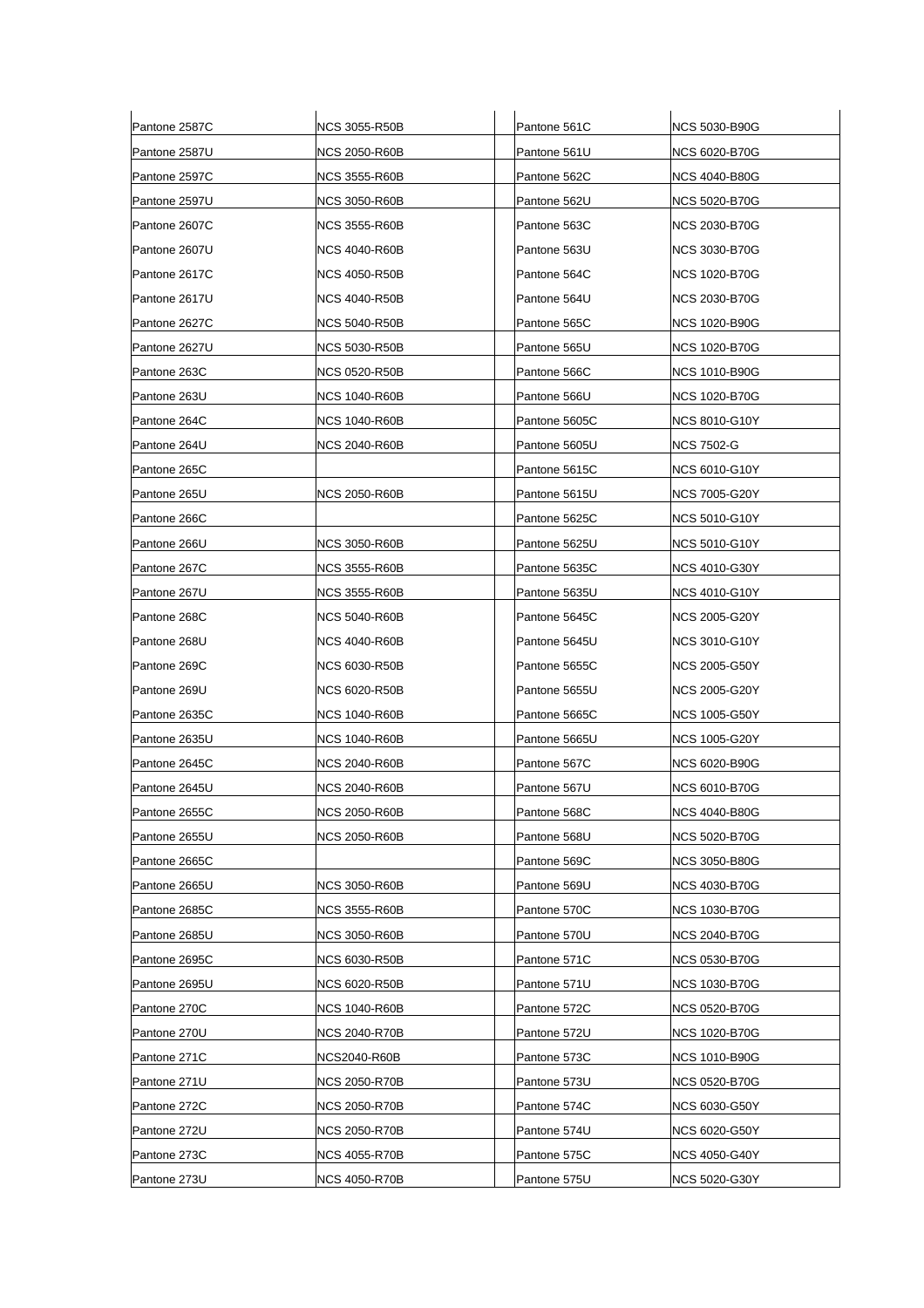| Pantone 274C  | NCS 4550-R70B        | Pantone 576C  | <b>NCS 3050-G30Y</b> |
|---------------|----------------------|---------------|----------------------|
| Pantone 274U  | NCS 4040-R60B        | Pantone 576U  | NCS 4030-G30Y        |
| Pantone 275C  | <b>NCS 6030-R60B</b> | Pantone 577C  | <b>NCS 1040-G40Y</b> |
| Pantone 275U  | NCS 5030-R70B        | Pantone 577U  | <b>NCS 3030-G30Y</b> |
| Pantone 276C  | NCS 7020-R50B        | Pantone 578C  | <b>NCS 1030-G30Y</b> |
| Pantone 276U  | NCS 7010-R70B        | Pantone 578U  | <b>NCS 2030-G30Y</b> |
| Pantone 2705C | NCS 1040-R60B        | Pantone 579C  | <b>NCS 1020-G50Y</b> |
| Pantone 2705U | NCS 2040-R60B        | Pantone 579U  | NCS 2020-G30Y        |
| Pantone 2715C |                      | Pantone 580C  | <b>NCS 1020-G50Y</b> |
| Pantone 2715U | NCS 2050-R60B        | Pantone 580U  | NCS 1020-G30Y        |
| Pantone 2725C |                      | Pantone 5743C | <b>NCS 7020-G50Y</b> |
| Pantone 2725U | NCS 2060-R70B        | Pantone 5743U | <b>NCS 7010-G50Y</b> |
| Pantone 2735  |                      | Pantone 5753C | NCS 6030-G50Y        |
| Pantone 2735U | <b>NCS 3555-R60B</b> | Pantone 5753U | <b>NCS 6010-G50Y</b> |
| Pantone 2745C |                      | Pantone 5763C | <b>NCS 5030-G50Y</b> |
| Pantone 2745U | NCS 4050-R60B        | Pantone 5763U | <b>NCS 5010-G50Y</b> |
| Pantone 2755C | <b>NCS 4055-R70B</b> | Pantone 5773C | <b>NCS 4020-G50Y</b> |
| Pantone 2755U | NCS 4040-R60B        | Pantone 5773U | <b>NCS 4010-G50Y</b> |
| Pantone 2765C | <b>NCS 6030-R60B</b> | Pantone 5783C | <b>NCS 3020-G70Y</b> |
| Pantone 2765U | NCS 4040-R60B        | Pantone 5783U | <b>NCS 3010-G50Y</b> |
| Pantone 277C  | <b>NCS 1020-R80B</b> | Pantone 5793C | NCS 2010-G70Y        |
| Pantone 277U  | <b>NCS 1040-R80B</b> | Pantone 5793U | <b>NCS 2010-G50Y</b> |
| Pantone 278C  | NCS 1040-R80B        | Pantone 5803C | <b>NCS 1010-G90Y</b> |
| Pantone 278U  | NCS 1040-R80B        | Pantone 5803U | NCS 2010-G70Y        |
| Pantone 279C  | <b>NCS 1555-R80B</b> | Pantone 5747C | <b>NCS 6530-G50Y</b> |
| Pantone 279U  | NCS 1555-R80B        | Pantone 5747U | <b>NCS 6020-G50Y</b> |
| Pantone 280C  | NCS 3560-R80B        | Pantone 5757C | <b>NCS 5040-G50Y</b> |
| Pantone 280U  | <b>NCS 5040-R80B</b> | Pantone 5757U | NCS 5020-G50Y        |
| Pantone 281C  | NCS 6030-R80B        | Pantone 5767C | <b>NCS 4040-G60Y</b> |
| Pantone 281U  | <b>NCS 5040-R80B</b> | Pantone 5767U | NCS 4020-G50Y        |
| Pantone 282C  | <b>NCS 7020-R70B</b> | Pantone 5777C | <b>NCS 3030-G70Y</b> |
| Pantone 282U  | NCS 6020-R70B        | Pantone 5777U | NCS 3020-G50Y        |
| Pantone 283C  | <b>NCS 1030-R90B</b> | Pantone 5787C | <b>NCS 2020-G70Y</b> |
| Pantone 283U  | <b>NCS 0540-R90B</b> | Pantone 5787U | NCS 2020-G50Y        |
| Pantone 284C  | NCS 1050-R90B        | Pantone 5797C | <b>NCS 1010-G70Y</b> |
| Pantone 284U  | <b>NCS 1550-R80</b>  | Pantone 5797U | <b>NCS 2020-G70Y</b> |
| Pantone 285C  | NCS 2065-R90B        | Pantone 5807C | <b>NCS 1010-G90Y</b> |
| Pantone 285U  | <b>NCS 2060-R80B</b> | Pantone 5807U | <b>NCS 1010-G70Y</b> |
| Pantone 286C  | <b>NCS 2565-R80B</b> | Pantone 581C  | <b>NCS 5040-G70Y</b> |
| Pantone 286U  | <b>NCS 3060-R80B</b> | Pantone 581U  | <b>NCS 6020-G70Y</b> |
| Pantone 287C  | NCS 3560-R80B        | Pantone 582C  | <b>NCS 3060-G70Y</b> |
| Pantone 287U  | <b>NCS 4050-R80B</b> | Pantone 582U  | <b>NCS 4040-G60Y</b> |
| Pantone 288C  | <b>NCS 4550-R80B</b> | Pantone 583C  | <b>NCS 2070-G60Y</b> |
| Pantone 288U  | <b>NCS 5040-R80B</b> | Pantone 583U  | <b>NCS 3050-G50Y</b> |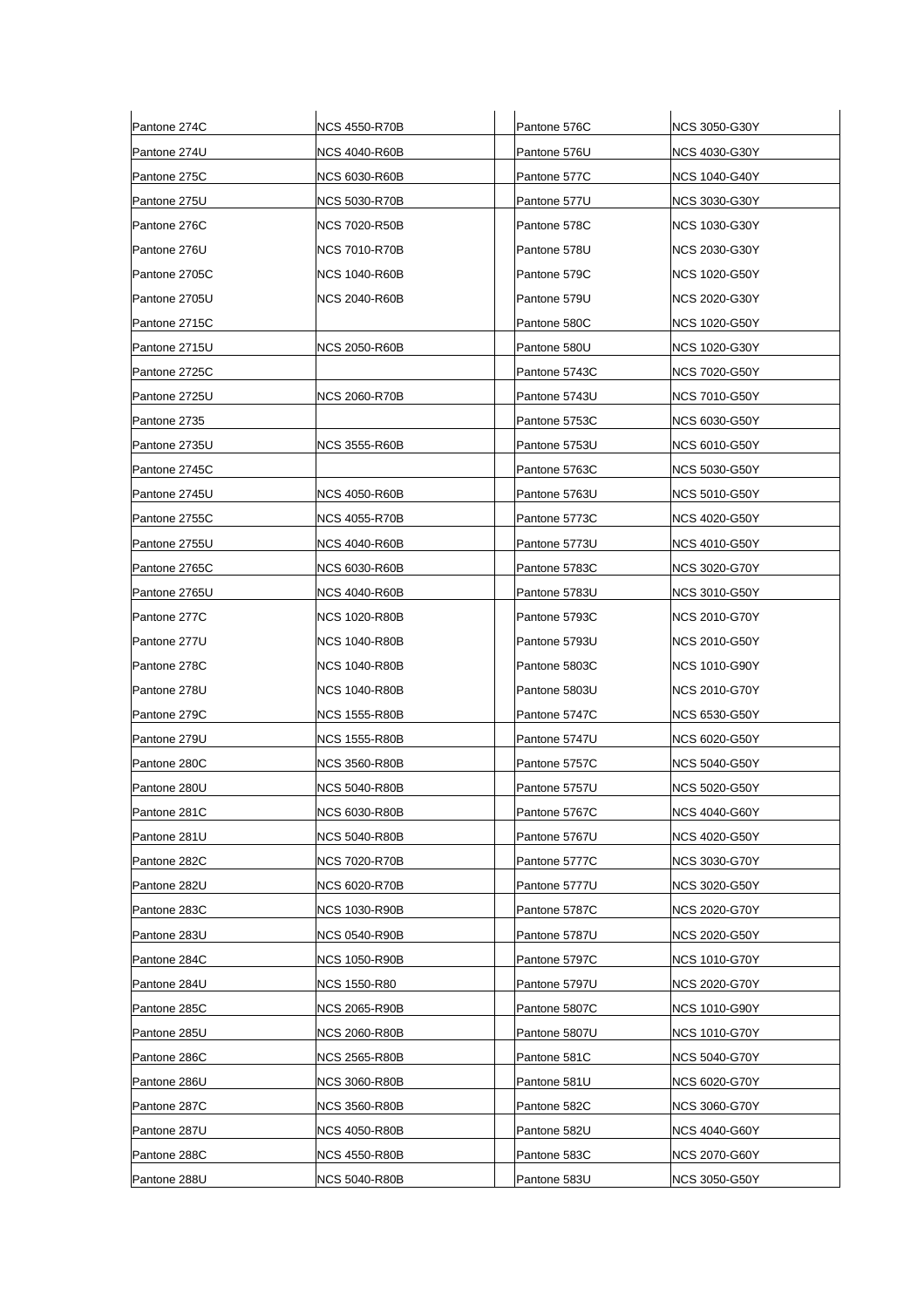| Pantone 289C  | <b>NCS 7020-R90B</b> | Pantone 584C  | <b>NCS 1050-G70Y</b> |
|---------------|----------------------|---------------|----------------------|
| Pantone 289U  | NCS 6020-R90B        | Pantone 584U  | NCS 1050-G60Y        |
| Pantone 290C  | <b>NCS 1020B</b>     | Pantone 585C  | NCS 1040-G70Y        |
| Pantone 290U  | NCS 0530-R90B        | Pantone 585U  | <b>NCS 1050-G70Y</b> |
| Pantone 291C  | <b>NCS 1040-R90B</b> | Pantone 586C  | NCS 1030-G70Y        |
| Pantone 291U  | <b>NCS 1040-R90B</b> | Pantone 586U  | NCS 1040-G70Y        |
| Pantone 292C  | <b>NCS 1050-R90B</b> | Pantone 587C  | <b>NCS 1030-G70Y</b> |
| Pantone 292U  | NCS 1050-R90B        | Pantone 587U  | <b>NCS 1030-G70Y</b> |
| Pantone 293C  | <b>NCS 2565-R80B</b> | Pantone 5815C | <b>NCS 7020-G70Y</b> |
| Pantone 293U  | NCS 3060-R80B        | Pantone 5815U | NCS 6020-G70Y        |
| Pantone 294C  | <b>NCS 4550-R90B</b> | Pantone 5825C | <b>NCS 5040-G70Y</b> |
| Pantone 294U  | <b>NCS 5040-R80B</b> | Pantone 5825U | NCS 5020-G70Y        |
| Pantone 295C  | NCS 5540-R90B        | Pantone 5835C | NCS 3030-G70Y        |
| Pantone 295U  | <b>NCS 5030-R90B</b> | Pantone 5835U | <b>NCS 4020-G70Y</b> |
| Pantone 296C  | <b>NCS 7020-R90B</b> | Pantone 5845C | <b>NCS 3020-G90Y</b> |
| Pantone 296U  | <b>NCS 7010-R90B</b> | Pantone 5845U | NCS 3020-G70Y        |
| Pantone 297C  | NCS 0540-B           | Pantone 5855C | NCS 2020-G90Y        |
| Pantone 297U  | NCS 0540-B           | Pantone 5855U | NCS 2020-G90Y        |
| Pantone 298C  | NCS 1060-B           | Pantone 5865C | NCS 2020-G90Y        |
| Pantone 298U  | <b>NCS 1050-R90B</b> | Pantone 5865U | <b>NCS 2010-G90Y</b> |
| Pantone 299C  | NCS 1565-B           | Pantone 5875C | NCS 1010-G90Y        |
| Pantone 299U  | <b>NCS 1560-R90B</b> | Pantone 5875U | NCS 1010-G90Y        |
| Pantone 300C  | NCS 3065-R90B        | Pantone 600C  | <b>NCS 0510-G90Y</b> |
| Pantone 300U  | <b>NCS 2065-R90B</b> | Pantone 600U  | <b>NCS 0520-G90Y</b> |
| Pantone 301C  | NCS 3065-R90B        | Pantone 601C  | NCS 0520-G90Y        |
| Pantone 301U  | NCS 3050-R90B        | Pantone 601U  | <b>NCS 0530-G90Y</b> |
| Pantone 302C  | <b>NCS 5540-B</b>    | Pantone 602C  | <b>NCS 0530-G90Y</b> |
| Pantone 302U  | <b>NCS 5040-B</b>    | Pantone 602U  | <b>NCS 0540-G90Y</b> |
| Pantone 303C  | NCS 6030-B10G        | Pantone 603C  | <b>NCS 0550-G90Y</b> |
| Pantone 303U  | NCS 6020-B10G        | Pantone 603U  | NCS 0550-G90Y        |
| Pantone 2975C | <b>NCS 0530-B10G</b> | Pantone 604C  | <b>NCS 0570-G90Y</b> |
| Pantone 2975U | <b>NCS 0540-B10G</b> | Pantone 604U  | <b>NCS 0570-G90Y</b> |
| Pantone 2985C | <b>NCS 1060-B</b>    | Pantone 605C  | <b>NCS 1070-G90Y</b> |
| Pantone 2985U | NCS 1050-B           | Pantone 605U  | NCS 1070-G90Y        |
| Pantone 2995C | <b>NCS 1565-B</b>    | Pantone 606C  | <b>NCS 1075-G90Y</b> |
| Pantone 2995U | <b>NCS 1060-B</b>    | Pantone 606U  | <b>NCS 1075-G90Y</b> |
| Pantone 3005C | <b>NCS 2065-B</b>    | Pantone 607C  | <b>NCS 0510-G90Y</b> |
| Pantone 3005U | <b>NCS 2065-B</b>    | Pantone 607U  | <b>NCS 0520-G90Y</b> |
| Pantone 3015C | <b>NCS 2065-B</b>    | Pantone 608C  | <b>NCS 0510-G90Y</b> |
| Pantone 3015U | NCS 3050-B           | Pantone 608U  | <b>NCS 1020-G90Y</b> |
| Pantone 3025C | NCS 4550-B           | Pantone 609C  | NCS 1020-G90Y        |
| Pantone 3025U | NCS 5030-B10G        | Pantone 609U  | <b>NCS 1030-G90Y</b> |
| Pantone 3035C | <b>NCS 6030-B10G</b> | Pantone 610C  | <b>NCS 1040-G80Y</b> |
| Pantone 3035U | NCS 6020-B10G        | Pantone 610U  | <b>NCS 1040-G90Y</b> |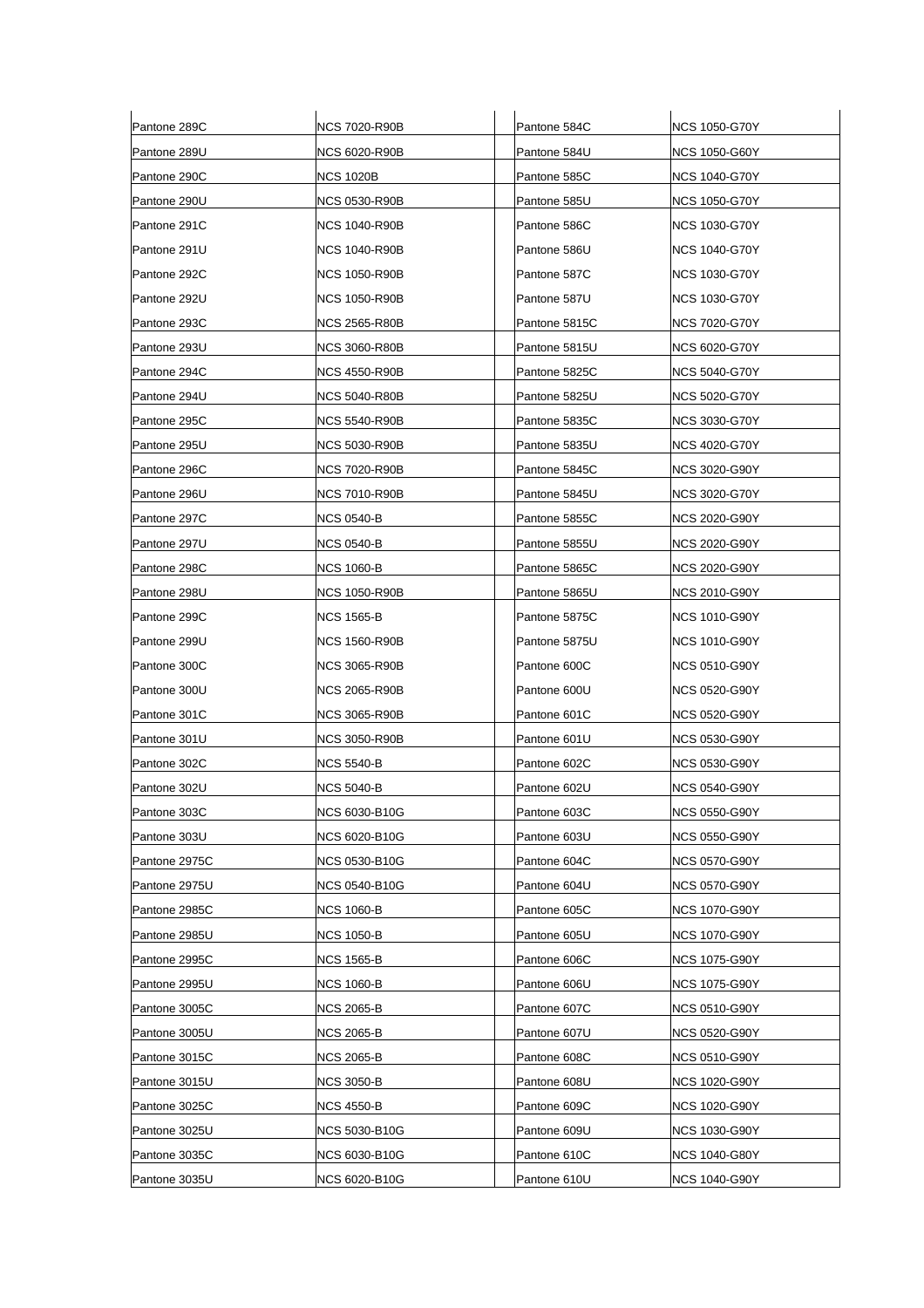| Pantone 304C  | <b>NCS 0520-B30G</b> | Pantone 611C | <b>NCS 1060-G80Y</b> |
|---------------|----------------------|--------------|----------------------|
| Pantone 304U  | <b>NCS 0530-B10G</b> | Pantone 611U | <b>NCS 2050-G90Y</b> |
| Pantone 305C  | <b>NCS 1040-B10G</b> | Pantone 612C | <b>NCS 2070-G80Y</b> |
| Pantone 305U  | <b>NCS 1050-B</b>    | Pantone 612U | <b>NCS 2060-G90Y</b> |
| Pantone 306C  | <b>NCS 1050-B10G</b> | Pantone 613C | NCS 2070-G90Y        |
| Pantone 306U  | NCS 1060-B           | Pantone 613U | <b>NCS 3050-G90Y</b> |
| Pantone 307C  | <b>NCS 2065-B</b>    | Pantone 614C | <b>NCS 1010-G90Y</b> |
| Pantone 307U  | <b>NCS 3060-B</b>    | Pantone 614U | NCS 1010-G90Y        |
| Pantone 308C  | <b>NCS 4050-B10G</b> | Pantone 615C | <b>NCS 1010-G90Y</b> |
| Pantone 308U  | <b>NCS 4040-B10G</b> | Pantone 615U | <b>NCS 1020-G90Y</b> |
| Pantone 309C  | <b>NCS 6030-B30G</b> | Pantone 616C | <b>NCS 1010-G90Y</b> |
| Pantone 309U  | <b>NCS 6020-B10G</b> | Pantone 616U | <b>NCS 2020-G90Y</b> |
| Pantone 310C  | <b>NCS 1040-B20G</b> | Pantone 617C | NCS 2030-G90Y        |
| Pantone 310U  | <b>NCS 0540-B10G</b> | Pantone 617U | <b>NCS 2030-G90Y</b> |
| Pantone 311C  | <b>NCS 1050-B20G</b> | Pantone 618C | <b>NCS 3040-G80Y</b> |
| Pantone 311U  | <b>NCS 1050-B10G</b> | Pantone 618U | <b>NCS 3040-G80Y</b> |
| Pantone 312C  | NCS 2555-B20G        | Pantone 619C | <b>NCS 4050-G80Y</b> |
| Pantone 312U  | NCS 1555-B10G        | Pantone 619U | <b>NCS 4050-G80Y</b> |
| Pantone 313C  |                      | Pantone 620C | <b>NCS 4050-G80Y</b> |
| Pantone 313U  | NCS 2055-B10G        | Pantone 620U | <b>NCS 5040-G80Y</b> |
| Pantone 314C  | NCS 3060-B10G        | Pantone 621C | NCS 1010-G10Y        |
| Pantone 314U  | <b>NCS 3060-B10G</b> | Pantone 621U | <b>NCS 1010-G10Y</b> |
| Pantone 315C  | NCS 4050-B20G        | Pantone 622C | <b>NCS 2010-G10Y</b> |
| Pantone 315U  | NCS 4040-B20G        | Pantone 622U | NCS 2010-G10Y        |
| Pantone 316C  | NCS 6030-B30G        | Pantone 623C | NCS 3010-G10Y        |
| Pantone 316U  | <b>NCS 6020-B30G</b> | Pantone 623U | <b>NCS 3010-G10Y</b> |
| Pantone 3105C | NCS 0540-B30G        | Pantone 624C | <b>NCS 4020-G10Y</b> |
| Pantone 3105U | <b>NCS 0540-B30G</b> | Pantone 624U | <b>NCS 4020-G10Y</b> |
| Pantone 3115C | NCS 1050-B20G        | Pantone 625C | NCS 5020-G10Y        |
| Pantone 3115U | <b>NCS 1050-B20G</b> | Pantone 625U | <b>NCS 4020-B90G</b> |
| Pantone 3125C | <b>NCS 1050-B20G</b> | Pantone 626C | <b>NCS 7020-B90G</b> |
| Pantone 3125U | <b>NCS 1050-B20G</b> | Pantone 626U | <b>NCS 6020-B90G</b> |
| Pantone 3135C |                      | Pantone 627C | NCS 8010-G10Y        |
| Pantone 3135U | NCS 2555-B20G        | Pantone 627U | <b>NCS 7010-B90G</b> |
| Pantone 3145C |                      | Pantone 628C | <b>NCS 0510-B30G</b> |
| Pantone 3145U | <b>NCS 3050-B20G</b> | Pantone 628U | <b>NCS 0520-B50G</b> |
| Pantone 3155C | <b>NCS 3060-B20G</b> | Pantone 629C | <b>NCS 1020-B30G</b> |
| Pantone 3155U | NCS 4040-B20G        | Pantone 629U | <b>NCS 1020-B50G</b> |
| Pantone 3165C | NCS 4550-B30G        | Pantone 630C | <b>NCS 1040-B20G</b> |
| Pantone 3165U | <b>NCS 5030-B30G</b> | Pantone 630U | <b>NCS 1030-B30G</b> |
| Pantone 317C  | NCS 0510-B70G        | Pantone 631C | NCS 2040-B20G        |
| Pantone 317U  | NCS 0520-B30G        | Pantone 631U | <b>NCS 2040-B20G</b> |
| Pantone 318C  | NCS 0530-B50G        | Pantone 632C | <b>NCS 2050-B20G</b> |
| Pantone 318U  | <b>NCS 0540-B30G</b> | Pantone 632U | <b>NCS 3040-B20G</b> |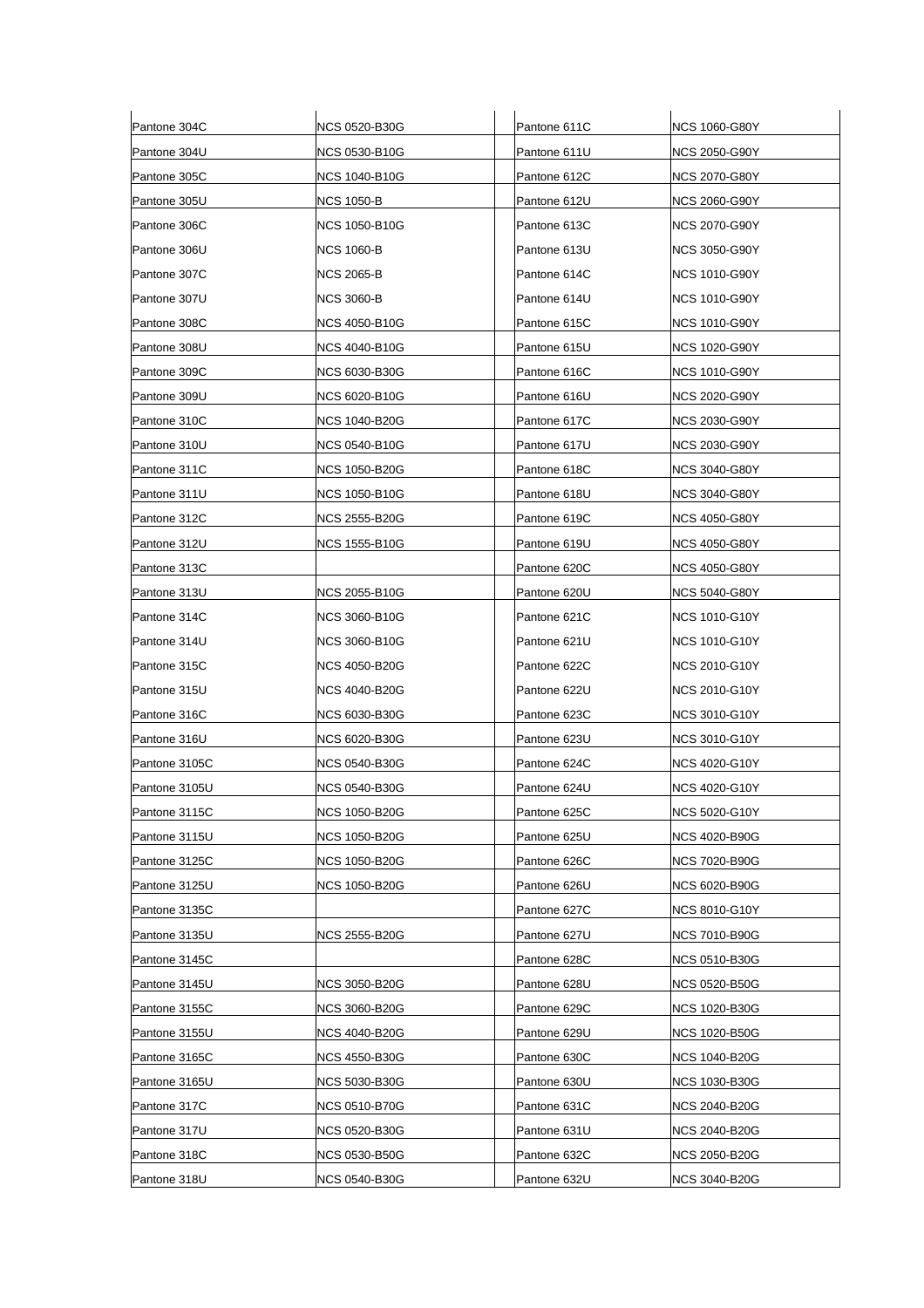| Pantone 319C  | <b>NCS 1050-B40G</b> | Pantone 633C | <b>NCS 3060-B10G</b> |
|---------------|----------------------|--------------|----------------------|
| Pantone 319U  | <b>NCS 1050-B30G</b> | Pantone 633U | NCS 4040-B20G        |
| Pantone 320C  | NCS 2555-B40G        | Pantone 634C | <b>NCS 5045-B10G</b> |
| Pantone 320U  | NCS 2555-B30G        | Pantone 634U | <b>NCS 4050-B10G</b> |
| Pantone 321C  | NCS 3060-B40G        | Pantone 635C | NCS 0520-B30G        |
| Pantone 321U  | NCS 3050-B40G        | Pantone 635C | <b>NCS 0520-B30G</b> |
| Pantone 322C  | <b>NCS 3060-B40G</b> | Pantone 636C | <b>NCS 0530-B10G</b> |
| Pantone 322U  | <b>NCS 4040-B40G</b> | Pantone 636U | <b>NCS 0540-B10G</b> |
| Pantone 323C  | <b>NCS 5040-B40G</b> | Pantone 637C | <b>NCS 1040-B10G</b> |
| Pantone 323U  | NCS 5030-B30G        | Pantone 637U | <b>NCS 1040-B10G</b> |
| Pantone 324C  | <b>NCS 0530-B50G</b> | Pantone 638C | <b>NCS 1050-B10G</b> |
| Pantone 324U  | <b>NCS 0530-B30G</b> | Pantone 638U | <b>NCS 1050-B10G</b> |
| Pantone 325C  | <b>NCS 1050-B50G</b> | Pantone 639C | <b>NCS 1565-B</b>    |
| Pantone 325U  | <b>NCS 1050-B50G</b> | Pantone 639U | <b>NCS 2055-B10G</b> |
| Pantone 326C  | NCS 2050-B50G        | Pantone 640C | <b>NCS 2065-B</b>    |
| Pantone 326U  | NCS 2050-B50G        | Pantone 640U | <b>NCS 2065-B</b>    |
| Pantone 327C  | NCS 3555-B60G        | Pantone 641C | <b>NCS 2065B</b>     |
| Pantone 327U  | NCS 4050-B50G        | Pantone 641U | <b>NCS 3060-B</b>    |
| Pantone 328C  | <b>NCS 3555-B60G</b> | Pantone 642C | <b>NCS 1010-R90B</b> |
| Pantone 328U  | NCS 4040-B50G        | Pantone 642U | NCS 2010-R90B        |
| Pantone 329C  | NCS 4050-B60G        | Pantone 643C | <b>NCS 2010-R90B</b> |
| Pantone 329U  | <b>NCS 5030-B50G</b> | Pantone 643U | <b>NCS 2010-B</b>    |
| Pantone 330C  | <b>NCS 6030-B70G</b> | Pantone 644C | <b>NCS 3020-R90B</b> |
| Pantone 330U  | NCS 6020-B50G        | Pantone 644U | NCS 3020-B           |
| Pantone 3242C | <b>NCS 1040-B60G</b> | Pantone 645C | <b>NCS 3030-R90B</b> |
| Pantone 3242U | <b>NCS 1040-B60G</b> | Pantone 645U | <b>NCS 4020-R90B</b> |
| Pantone 3252C | NCS 1050-B60G        | Pantone 646C | NCS 4030-R90B        |
| Pantone 3252U | <b>NCS 1050-B60G</b> | Pantone 646U | <b>NCS 5020-R90B</b> |
| Pantone 3262C | <b>NCS 1050-B60G</b> | Pantone 647C | <b>NCS 5540-R90B</b> |
| Pantone 3262U | <b>NCS 1050-B60G</b> | Pantone 647U | <b>NCS 5030-R90B</b> |
| Pantone 3272C |                      | Pantone 648C | <b>NCS 6030-R80B</b> |
| Pantone 3272U | <b>NCS 2555-B60G</b> | Pantone 648U | <b>NCS 6020-R90B</b> |
| Pantone 3282C | NCS 2555-B80G        | Pantone 649C | NCS 2005-R80B        |
| Pantone 3282U | NCS 3050-B60G        | Pantone 649U | <b>NCS 1010-R80B</b> |
| Pantone 3292C | <b>NCS 4050-B60G</b> | Pantone 650C | <b>NCS 2010-R80B</b> |
| Pantone 3292U | <b>NCS 5030-B50G</b> | Pantone 650U | <b>NCS 2010-R80B</b> |
| Pantone 3302C | NCS 7020-B70G        | Pantone 651C | <b>NCS 3020-R80B</b> |
| Pantone 3302U | <b>NCS 6020-B50G</b> | Pantone 651U | <b>NCS 3020-R90B</b> |
| Pantone 3245C | <b>NCS 1040-B70G</b> | Pantone 652C | <b>NCS 4030-R90B</b> |
| Pantone 3245U | <b>NCS 1040-B70G</b> | Pantone 652U | <b>NCS 4020-R90B</b> |
| Pantone 3255C | NCS 1050-B70G        | Pantone 653C | NCS 5540-R90B        |
| Pantone 3255U | NCS 1050-B70G        | Pantone 653U | <b>NCS 5030-R90B</b> |
| Pantone 3265C | <b>NCS 1050-B70G</b> | Pantone 654C | <b>NCS 6030-R80B</b> |
| Pantone 3265U | <b>NCS 1050-B70G</b> | Pantone 654U | <b>NCS 6020-R90B</b> |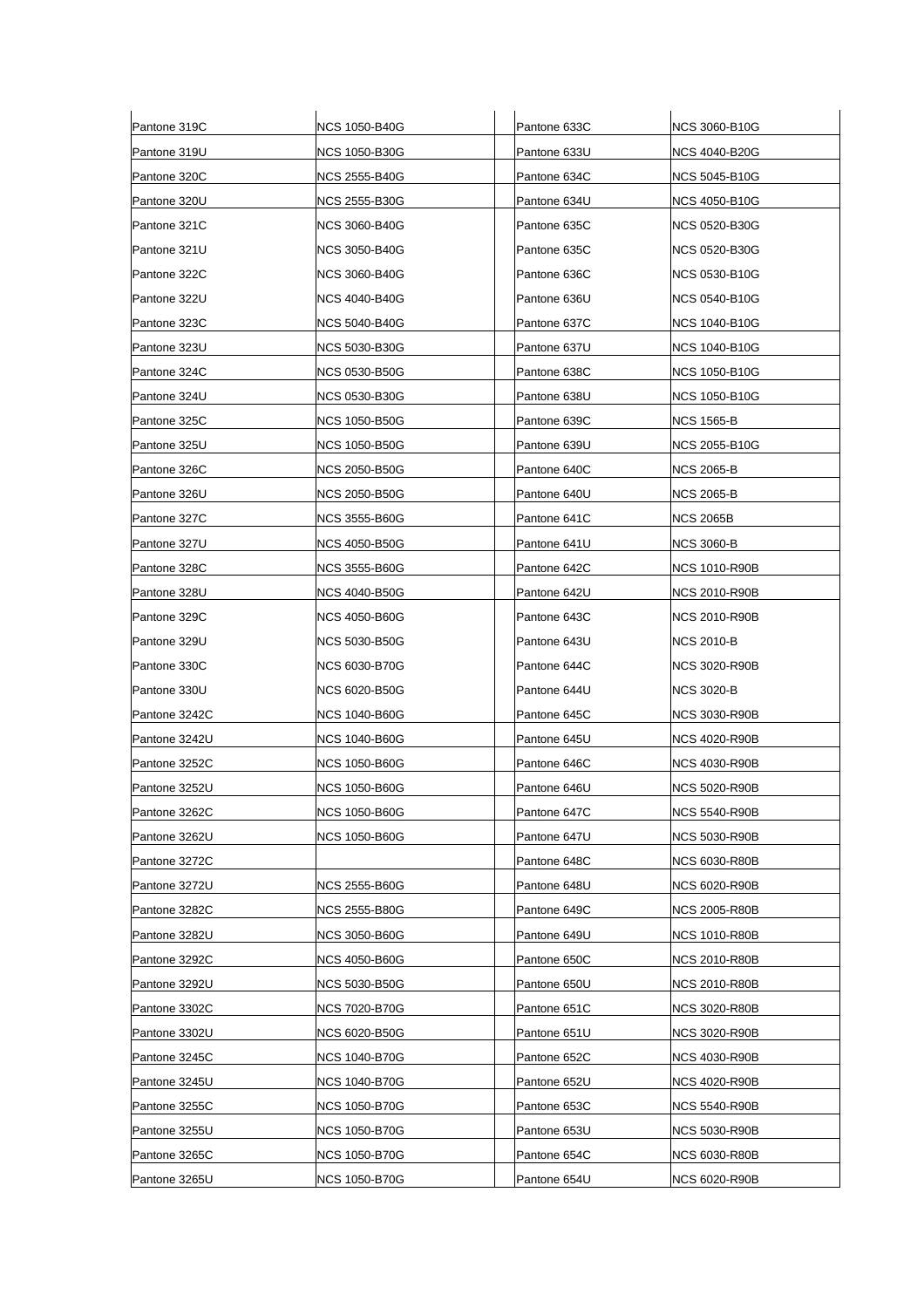| Pantone 3275C |                      | Pantone 655C | <b>NCS 7020-R70B</b> |
|---------------|----------------------|--------------|----------------------|
| Pantone 3275U | NCS 2060-B70G        | Pantone 655U | NCS 7030-R90B        |
| Pantone 3285C | NCS 2060-B70G        | Pantone 656C | <b>NCS 1010-R80B</b> |
| Pantone 3285U | NCS 3050-B70G        | Pantone 656U | <b>NCS 1010-R80B</b> |
| Pantone 3295C | NCS 3060-B70G        | Pantone 657C | <b>NCS 1030-R80B</b> |
| Pantone 3295U | <b>NCS 4040-B70G</b> | Pantone 657U | <b>NCS 1030-R80B</b> |
| Pantone 3305C | <b>NCS 6030-B70G</b> | Pantone 658C | <b>NCS 2040-R80B</b> |
| Pantone 3305U | NCS 6020-B70G        | Pantone 658U | NCS 2030-R80B        |
| Pantone 3248C | <b>NCS 1040-B70G</b> | Pantone 659C | <b>NCS 2050-R80B</b> |
| Pantone 3248U | NCS 1040-B70G        | Pantone 659U | NCS 3040-R80B        |
| Pantone 3258C | <b>NCS 1050-B70G</b> | Pantone 660C | <b>NCS 2565-R80B</b> |
| Pantone 3258U | NCS 1050-B80G        | Pantone 660U | NCS 3050-R80B        |
| Pantone 3268C | NCS 2555-B80G        | Pantone 661C | <b>NCS 3560-R80B</b> |
| Pantone 3268U | <b>NCS 2050-B80G</b> | Pantone 661U | <b>NCS 4050-R80B</b> |
| Pantone 3278C | <b>NCS 2555-B80G</b> | Pantone 662C | <b>NCS 4055-R70B</b> |
| Pantone 3278U | <b>NCS 3050-B80G</b> | Pantone 662U | NCS 4550-R80B        |
| Pantone 3288C | NCS 3555-B80G        | Pantone 663C | <b>NCS 1010-R50B</b> |
| Pantone 3288U | NCS 4040-B80G        | Pantone 663U | <b>NCS 1010-R50B</b> |
| Pantone 3298C | <b>NCS 4050-B80G</b> | Pantone 664C | <b>NCS 2010-R50B</b> |
| Pantone 3298U | NCS 5030-B70G        | Pantone 664U | NCS 1010-R50B        |
| Pantone 3308C | NCS 7020-B90G        | Pantone 665C | <b>NCS 2010-R50B</b> |
| Pantone 3308U | <b>NCS 7010-B70G</b> | Pantone 665U | NCS 2010-R50B        |
| Pantone 331C  | <b>NCS 0520-B90G</b> | Pantone 666C | <b>NCS 3020-R50B</b> |
| Pantone 331U  | NCS 0530-B70G        | Pantone 666U | NCS 3020-R50B        |
| Pantone 332C  | <b>NCS 0530-B90G</b> | Pantone 667C | NCS 5020-R50B        |
| Pantone 332U  | <b>NCS 1040-B70G</b> | Pantone 667U | <b>NCS 4020-R50B</b> |
| Pantone 333C  | NCS 1050-B80G        | Pantone 668C | NCS 5030-R50B        |
| Pantone 333U  | NCS 1050-B70G        | Pantone 668U | <b>NCS 5020-R50B</b> |
| Pantone 334C  | NCS 2060-B90G        | Pantone 669C | <b>NCS 6030-R50B</b> |
| Pantone 334U  | <b>NCS 3050-B80G</b> | Pantone 669U | <b>NCS 6020-R50B</b> |
| Pantone 335C  | NCS 4050-B90G        | Pantone 670C | NCS 0510-R30B        |
| Pantone 335U  | <b>NCS 4040-B80G</b> | Pantone 670U | <b>NCS 1020-R30B</b> |
| Pantone 336C  | <b>NCS 5040-B90G</b> | Pantone 671C | NCS 1020-R30B        |
| Pantone 336U  | <b>NCS 5030-B70G</b> | Pantone 671U | <b>NCS 0530-R30B</b> |
| Pantone 337C  | <b>NCS 1030-B90G</b> | Pantone 672C | <b>NCS 1030-R30B</b> |
| Pantone 337U  | <b>NCS 1040-B80G</b> | Pantone 672U | <b>NCS 0540-R30B</b> |
| Pantone 338C  | <b>NCS 1040-B90G</b> | Pantone 673C | <b>NCS 1050-R30B</b> |
| Pantone 338U  | <b>NCS 1050-B90G</b> | Pantone 673U | <b>NCS 2040-R30B</b> |
| Pantone 339C  | <b>NCS 2060-B90G</b> | Pantone 674C | <b>NCS 1060-R30B</b> |
| Pantone 339U  | <b>NCS 2050-B90G</b> | Pantone 674U | <b>NCS 2050-R30B</b> |
| Pantone 240C  | NCS 2565-G           | Pantone 675C | NCS 2060-R30B        |
| Pantone 340U  | <b>NCS 3050-B90G</b> | Pantone 675U | <b>NCS 3050-R30B</b> |
| Pantone 341C  | <b>NCS 4050-B90G</b> | Pantone 676C | <b>NCS 2065-R20B</b> |
| Pantone 341U  | <b>NCS 5030-B90G</b> | Pantone 676U | <b>NCS 3055-R30B</b> |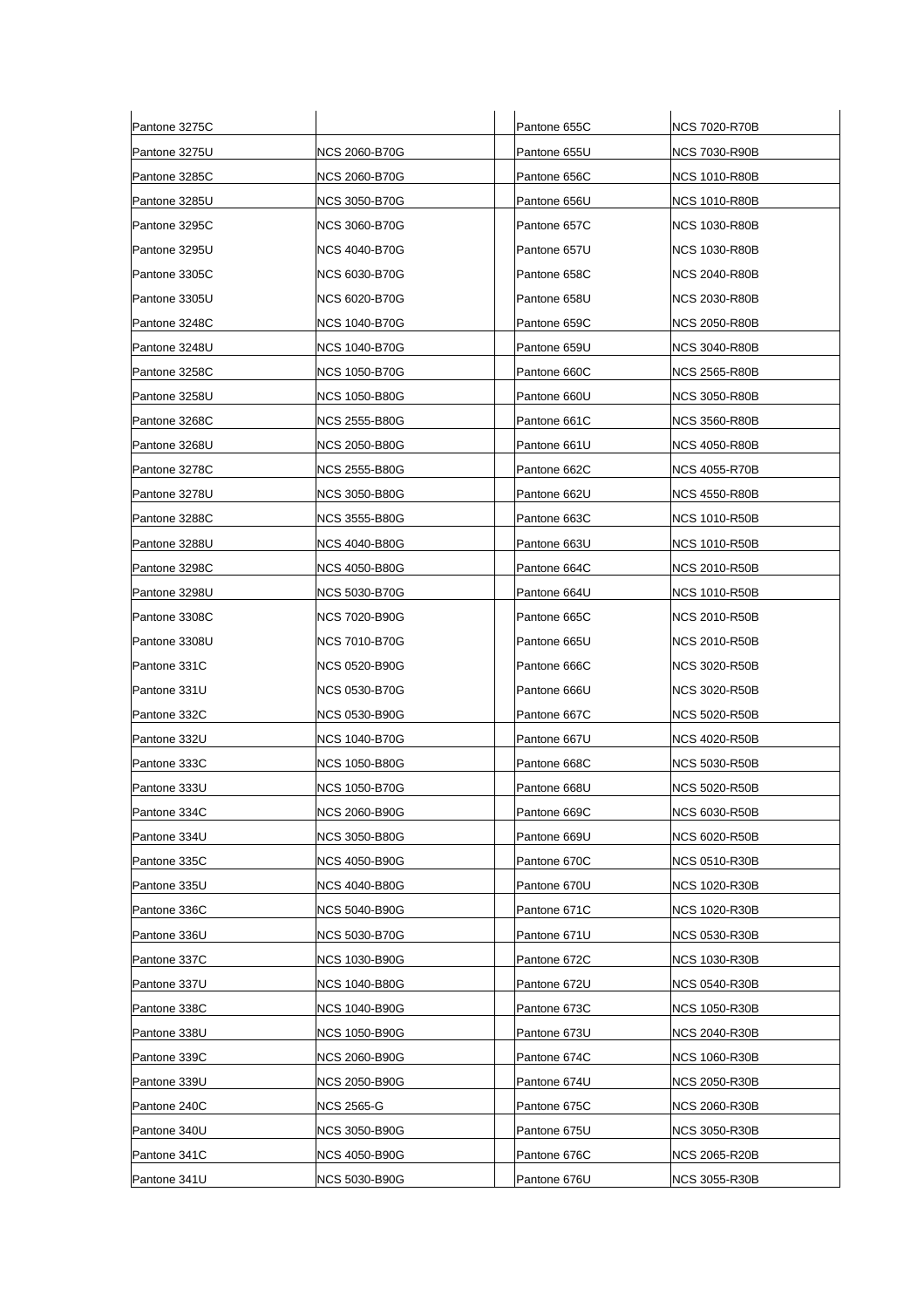| Pantone 342C  | <b>NCS 5040-B90G</b> | Pantone 677C | <b>NCS 1010-R30B</b> |
|---------------|----------------------|--------------|----------------------|
| Pantone 342U  | NCS 6020-B90G        | Pantone 677U | NCS 1010-R30B        |
| Pantone 343C  | <b>NCS 6030-B90G</b> | Pantone 678C | <b>NCS 1020-R30B</b> |
| Pantone 343U  | <b>NCS 7010-B90G</b> | Pantone 678U | <b>NCS 1020-R30B</b> |
| Pantone 3375C | NCS 1040-B90G        | Pantone 679C | <b>NCS 1020-R30B</b> |
| Pantone 3375U | <b>NCS 1040-B90G</b> | Pantone 679U | NCS 2020-R30B        |
| Pantone 3385C | NCS 1050-B90G        | Pantone 680C | <b>NCS 2030R30B</b>  |
| Pantone 3385U | <b>NCS 1050-B90G</b> | Pantone 680U | <b>NCS 2030-R30B</b> |
| Pantone 3395C | <b>NCS 1055-B90G</b> | Pantone 681C | <b>NCS 3040-R30B</b> |
| Pantone 3395U | NCS 1055-B90G        | Pantone 681U | <b>NCS 3030-R30B</b> |
| Pantone 3405C | NCS 1565-G           | Pantone 682C | <b>NCS 4050-R30B</b> |
| Pantone 3405U | NCS 2060-B90G        | Pantone 682U | <b>NCS 4030-R30B</b> |
| Pantone 3415C | NCS 4050-G           | Pantone 683C | NCS 4050-R20B        |
| Pantone 3415U | NCS 4040-B90G        | Pantone 683U | <b>NCS 5030-R30B</b> |
| Pantone 3425C | NCS 5040-G           | Pantone 684C | NCS 1020-R10B        |
| Pantone 3425U | <b>NCS 5030-B90G</b> | Pantone 684U | NCS 1020-R30B        |
| Pantone 3435C | NCS 6030-B90G        | Pantone 685C | <b>NCS 1020-R30B</b> |
| Pantone 3435U | NCS 6020-B90G        | Pantone 685U | NCS 1020-R30B        |
| Pantone 344C  | <b>NCS 1030-G10Y</b> | Pantone 686C | <b>NCS 1030-R30B</b> |
| Pantone 344U  | <b>NCS 0540-G</b>    | Pantone 686U | <b>NCS 1030-R30B</b> |
| Pantone 345C  | NCS 1040-G           | Pantone 687C | NCS 2030-R30B        |
| Pantone 345U  | <b>NCS 1040-G</b>    | Pantone 687U | NCS 2030-R30B        |
| Pantone 346C  | NCS 1050-G           | Pantone 688C | <b>NCS 3040-R30B</b> |
| Pantone 346U  | <b>NCS 1050-G</b>    | Pantone 688U | <b>NCS 3030-R30B</b> |
| Pantone 347C  | NCS 2565-G           | Pantone 689C | <b>NCS 4040-R30B</b> |
| Pantone 347U  | <b>NCS 2060-G</b>    | Pantone 689U | <b>NCS 4030-R30B</b> |
| Pantone 348C  | <b>NCS 3060-G</b>    | Pantone 690C | NCS 5040-R20B        |
| Pantone 348U  | NCS 4040-G           | Pantone 690U | <b>NCS 6020-R30B</b> |
| Pantone 349C  | NCS 5040-G10Y        | Pantone 691C | <b>NCS 1010-R</b>    |
| Pantone 349U  | <b>NCS 5020-G10Y</b> | Pantone 691U | NCS 1010-R           |
| Pantone 350C  | <b>NCS 7020-G10Y</b> | Pantone 692C | <b>NCS 1020-R10B</b> |
| Pantone 350U  | <b>NCS 6010-G10Y</b> | Pantone 692U | <b>NCS 1020-R10B</b> |
| Pantone 351C  | <b>NCS 0530-G10Y</b> | Pantone 693C | <b>NCS 2020-R10B</b> |
| Pantone 351U  | NCS 0540-G           | Pantone 693U | <b>NCS 2020-R10B</b> |
| Pantone 352C  | <b>NCS 0540-G10Y</b> | Pantone 694C | <b>NCS 2030-R10B</b> |
| Pantone 352U  | <b>NCS 0540-G</b>    | Pantone 694U | <b>NCS 2030-R10B</b> |
| Pantone 353C  | NCS 0550-G10Y        | Pantone 695C | NCS 3040-R10B        |
| Pantone 353U  | <b>NCS 1050-G</b>    | Pantone 695U | <b>NCS 4030-R10B</b> |
| Pantone 354C  | <b>NCS 1070-G10Y</b> | Pantone 696C | <b>NCS 4050-R10B</b> |
| Pantone 354U  | NCS 1565-G           | Pantone 696U | <b>NCS 4030-R10B</b> |
| Pantone 355C  | NCS 2070-G10Y        | Pantone 697C | <b>NCS 5040-R10B</b> |
| Pantone 355U  | <b>NCS 2060-G10Y</b> | Pantone 697U | <b>NCS 6020-R10B</b> |
| Pantone 356C  | <b>NCS 3060-G10Y</b> | Pantone 698C | <b>NCS 0520-R10B</b> |
| Pantone 356U  | <b>NCS 4040-G</b>    | Pantone 698U | <b>NCS 0520-R</b>    |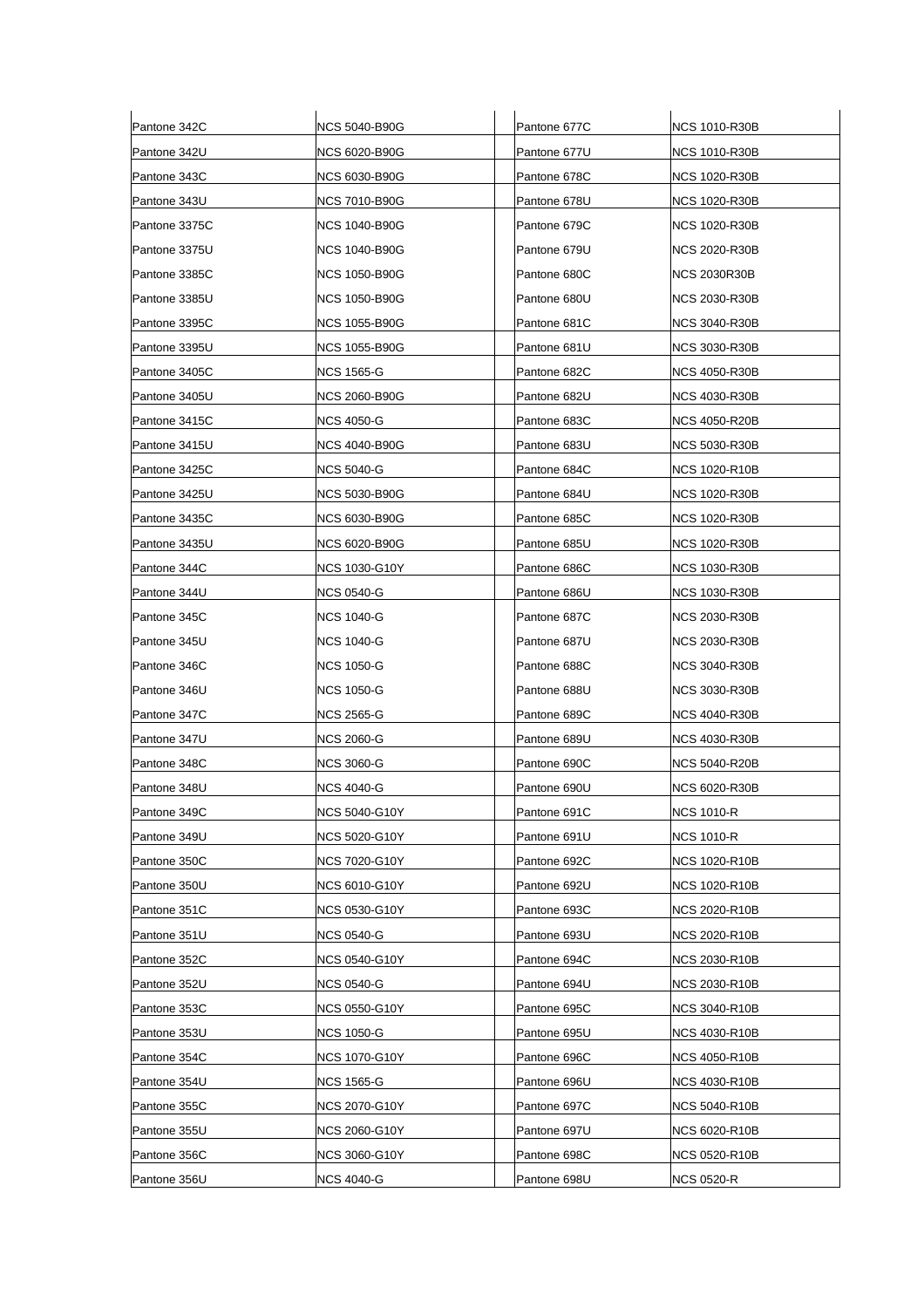| Pantone 357C | NCS 5030-G10Y        | Pantone 699C | <b>NCS 1030-R10B</b> |
|--------------|----------------------|--------------|----------------------|
| Pantone 357U | NCS 5020-G10Y        | Pantone 699U | NCS 1020-R           |
| Pantone 358C | NCS 0540-G30Y        | Pantone 700C | <b>NCS 1040-R10B</b> |
| Pantone 358U | NCS 0540-G20Y        | Pantone 700U | NCS 1030-R           |
| Pantone 359C | NCS 0550-G20Y        | Pantone 701C | NCS 1050-R10B        |
| Pantone 359U | NCS 0550-G20Y        | Pantone 701U | <b>NCS 1040-R10B</b> |
| Pantone 360C | <b>NCS 0570-G20Y</b> | Pantone 702C | <b>NCS 2060-R10B</b> |
| Pantone 360U | <b>NCS 1060-G20Y</b> | Pantone 702U | <b>NCS 2050-R10B</b> |
| Pantone 361C | <b>NCS 1075-G20Y</b> | Pantone 703C | NCS 2070-R           |
| Pantone 361U | NCS 2060-G20Y        | Pantone 703U | NCS 3050-R10B        |
| Pantone 362C | NCS 2070-G20Y        | Pantone 704C | NCS 2570-R           |
| Pantone 362U | NCS 3050-G20Y        | Pantone 704U | <b>NCS 3060-R</b>    |
| Pantone 363C | <b>NCS 3060-G20Y</b> | Pantone 705C | <b>NCS 0510-R</b>    |
| Pantone 363U | NCS 4040-G20Y        | Pantone 705U | NCS 0520-R           |
| Pantone 364C | <b>NCS 4050-G30Y</b> | Pantone 706C | <b>NCS 0520-R</b>    |
| Pantone 364U | <b>NCS 5030-G30Y</b> | Pantone 706U | NCS 1020-R           |
| Pantone 365C | NCS 0540-G40Y        | Pantone 707C | <b>NCS 0540-R10B</b> |
| Pantone 365U | NCS 0530-G30Y        | Pantone 707U | NCS 0550-R10B        |
| Pantone 366C | NCS 0540-G40Y        | Pantone 708C | <b>NCS 1050-R10B</b> |
| Pantone 366U | NCS 0540-G30Y        | Pantone 708U | NCS 0560-R           |
| Pantone 367C | NCS 0560-G40Y        | Pantone 709C | <b>NCS 1070-R10B</b> |
| Pantone 367U | <b>NCS 1050-G30Y</b> | Pantone 709U | <b>NCS 1060-R</b>    |
| Pantone 368C | <b>NCS 0580-G30Y</b> | Pantone 710C | <b>NCS 1080-Y90R</b> |
| Pantone 368U | <b>NCS 1070-G20Y</b> | Pantone 710U | NCS 1070-R           |
| Pantone 369C | <b>NCS 1080-G30Y</b> | Pantone 711C | NCS 1085-Y90R        |
| Pantone 369U | <b>NCS 2060-G30Y</b> | Pantone 711U | <b>NCS 1080-R</b>    |
| Pantone 370C | NCS 3065-G40Y        | Pantone 712C | NCS 0520-Y40R        |
| Pantone 370U | NCS 4040-G30Y        | Pantone 712U | <b>NCS 0520-Y40R</b> |
| Pantone 371C | NCS 5040-G40Y        | Pantone 713C | <b>NCS 1020-Y40R</b> |
| Pantone 371U | <b>NCS 5020-G50Y</b> | Pantone 713U | <b>NCS 0530-Y40R</b> |
| Pantone 372C | <b>NCS 0540-G50Y</b> | Pantone 714C | <b>NCS 0540-Y40R</b> |
| Pantone 372U | <b>NCS 0540-G40Y</b> | Pantone 714U | NCS 1040-Y50R        |
| Pantone 373C | <b>NCS 0560-G40Y</b> | Pantone 715C | INCS 1050-Y40R       |
| Pantone 373U | <b>NCS 0540-G40Y</b> | Pantone 715U | <b>NCS 1050-Y50R</b> |
| Pantone 374C | <b>NCS 0570-G40Y</b> | Pantone 716C | <b>NCS 1080-Y40R</b> |
| Pantone 374U | <b>NCS 0560-G40Y</b> | Pantone 716U | <b>NCS 1060-Y50R</b> |
| Pantone 375C | <b>NCS 0580-G30Y</b> | Pantone 717C | <b>NCS 1080-Y50R</b> |
| Pantone 375U | <b>NCS 0570-G30Y</b> | Pantone 717U | <b>NCS 2070-Y50R</b> |
| Pantone 376C | <b>NCS 1075-G40Y</b> | Pantone 718C | <b>NCS 2070-Y50R</b> |
| Pantone 376U | <b>NCS 1070-G30Y</b> | Pantone 718U | <b>NCS 2570-Y50R</b> |
| Pantone 377C | NCS 2070-G40Y        | Pantone 719C | NCS 1010-Y50R        |
| Pantone 377U | <b>NCS 3050-G40Y</b> | Pantone 719U | <b>NCS 1010-Y50R</b> |
| Pantone 378C | <b>NCS 5040-G50Y</b> | Pantone 720C | <b>NCS 1020-Y40R</b> |
| Pantone 378U | <b>NCS 5020-G50Y</b> | Pantone 720U | <b>NCS 2020-Y50R</b> |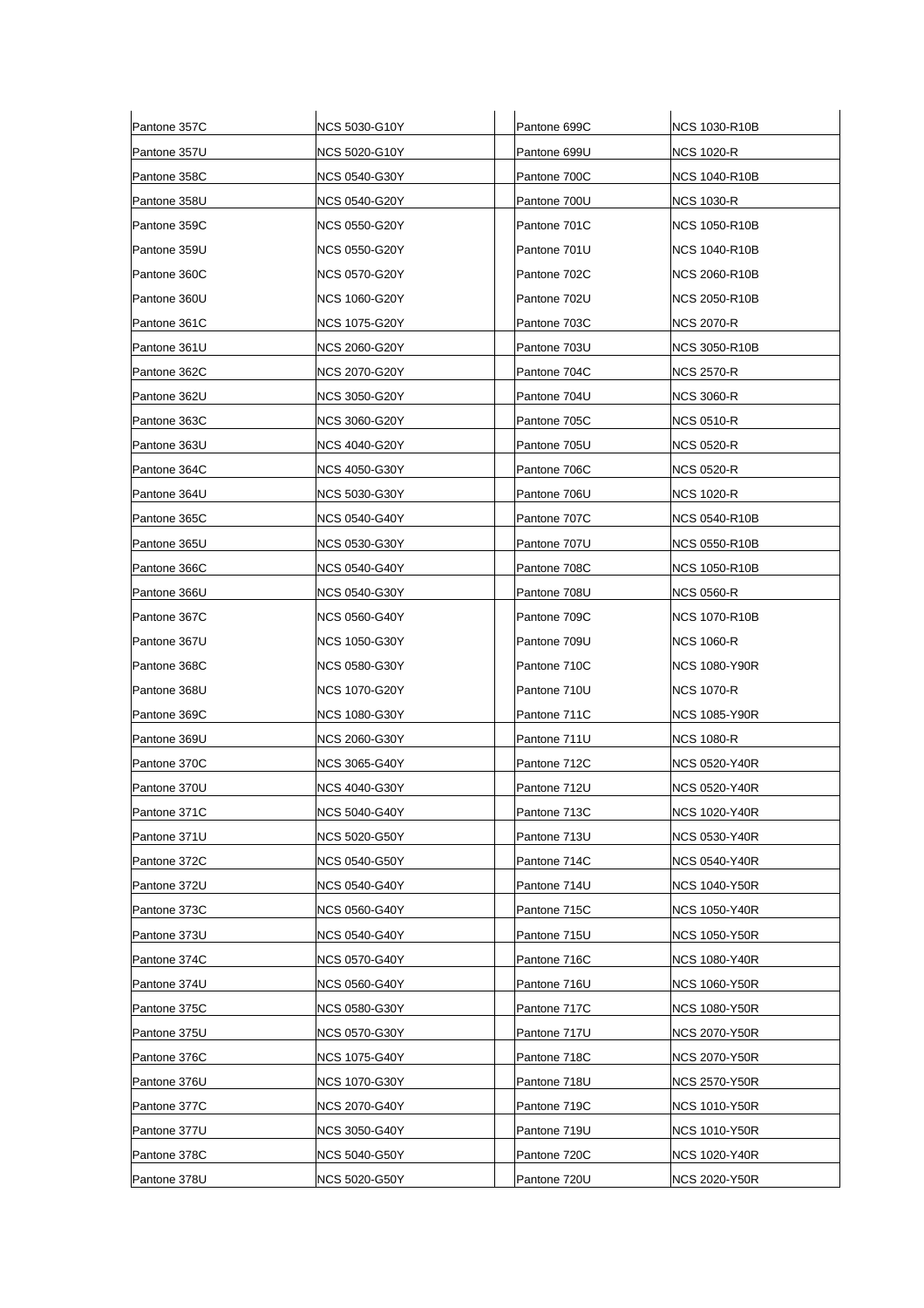| Pantone 379C  | NCS 0550-G70Y        | Pantone 721C | <b>NCS 2040-Y40R</b> |
|---------------|----------------------|--------------|----------------------|
| Pantone 379U  | NCS 0540-G60Y        | Pantone 721U | NCS 2020-Y50R        |
| Pantone 380C  | NCS 0560-G70Y        | Pantone 722C | <b>NCS 3040-Y40R</b> |
| Pantone 380U  | NCS 0550-G60Y        | Pantone 722U | <b>NCS 3030-Y50R</b> |
| Pantone 381C  | <b>NCS 0570-G60Y</b> | Pantone 723C | NCS 3050-Y40R        |
| Pantone 381U  | <b>NCS 0560-G50Y</b> | Pantone 723U | <b>NCS 3030-Y50R</b> |
| Pantone 382C  | NCS 0565-G50Y        | Pantone 724C | NCS 4550-Y40R        |
| Pantone 382U  | NCS 0565-G50Y        | Pantone 724U | <b>NCS 5030-Y50R</b> |
| Pantone 383C  | NCS 2070-G70Y        | Pantone 725C | NCS 4050-Y40R        |
| Pantone 383U  | NCS 2080-G60Y        | Pantone 725U | NCS 6030-Y50R        |
| Pantone 384C  | <b>NCS 3060-G70Y</b> | Pantone 726C | <b>NCS 1010-Y40R</b> |
| Pantone 384U  | <b>NCS 3050-G60Y</b> | Pantone 726U | NCS 1010-Y40R        |
| Pantone 385C  | NCS 5040-G80Y        | Pantone 727C | <b>NCS 2020-Y40R</b> |
| Pantone 385U  | <b>NCS 5020-G70Y</b> | Pantone 727U | <b>NCS 2020-Y40R</b> |
| Pantone 386C  | NCS 0550-G80Y        | Pantone 728C | NCS 2020-Y40R        |
| Pantone 386U  | <b>NCS 0540-G70Y</b> | Pantone 728U | NCS 3020-Y40R        |
| Pantone 387C  | <b>NCS 0560-G70Y</b> | Pantone 729C | <b>NCS 3030-Y40R</b> |
| Pantone 387U  | NCS 0560-G60Y        | Pantone 729U | NCS 3020-Y40R        |
| Pantone 388C  | <b>NCS 0570-G70Y</b> | Pantone 730C | <b>NCS 4040-Y30R</b> |
| Pantone 388U  | <b>NCS 0570-G60Y</b> | Pantone 730U | <b>NCS 5020-Y50R</b> |
| Pantone 389C  | NCS 0575-G60Y        | Pantone 731C | NCS 6030-Y40R        |
| Pantone 389U  | NCS 0565-G50Y        | Pantone 731U | NCS 6020-Y50R        |
| Pantone 390C  | <b>NCS 1075-G70Y</b> | Pantone 732C | NCS 7020-Y50R        |
| Pantone 390U  | NCS 2060-G60Y        | Pantone 732U | <b>NCS 6020-Y30R</b> |
| Pantone 391C  | NCS 2060-G70Y        | Pantone 801C | <b>FLUORESCENTE</b>  |
| Pantone 391U  | NCS 3050-G70Y        | Pantone 801U | FLUORESCENTE         |
| Pantone 392C  | <b>NCS 4050-G70Y</b> | Pantone 802C | <b>FLUORESCENTE</b>  |
| Pantone 392U  | <b>NCS 4040-G70Y</b> | Pantone 802U | <b>FLUORESCENTE</b>  |
| Pantone 393C  | <b>NCS 0540-G80Y</b> | Pantone 803C | <b>FLUORESCENTE</b>  |
| Pantone 393U  | <b>NCS 0540-G80Y</b> | Pantone 803U | <b>FLUORESCENTE</b>  |
| Pantone 394C  | <b>NCS 0560-G80Y</b> | Pantone 804C | <b>FLUORESCENTE</b>  |
| Pantone 394U  | <b>NCS 0550-G80Y</b> | Pantone 804U | <b>FLUORESCENTE</b>  |
| Pantone 395C  | <b>NCS 0575-G70Y</b> | Pantone 805C | <b>FLUORESCENTE</b>  |
| Pantone 395U  | NCS 0560-G70Y        | Pantone 805U | <b>FLUORESCENTE</b>  |
| Pantone 396C  | <b>NCS 0575-G70Y</b> | Pantone 806C | <b>FLUORESCENTE</b>  |
| Pantone 396U  | <b>NCS 0570-G70Y</b> | Pantone 806U | <b>FLUORESCENTE</b>  |
| Pantone 397C  | <b>NCS 1070-G80Y</b> | Pantone 807C | FLUORESCENTE         |
| Pantone 397U  | <b>NCS 2060-G70Y</b> | Pantone 807U | <b>FLUORESCENTE</b>  |
| Pantone 398C  | <b>NCS 2070-G80Y</b> | Pantone 871C | <b>METALICO</b>      |
| Pantone 398U  | NCS 3050-G70Y        | Pantone 871U | <b>METÁLICO</b>      |
| Pantone 399C  | <b>NCS 3060-G80Y</b> | Pantone 872C | <b>METALICO</b>      |
| Pantone 399U  | NCS 4040-G70Y        | Pantone 872U | METÁLICO             |
| Pantone 3935C | <b>NCS 0550-G90Y</b> | Pantone 873C | <b>METÁLICO</b>      |
| Pantone 3935U | <b>NCS 0550-G80Y</b> | Pantone 873U | <b>METÁLICO</b>      |